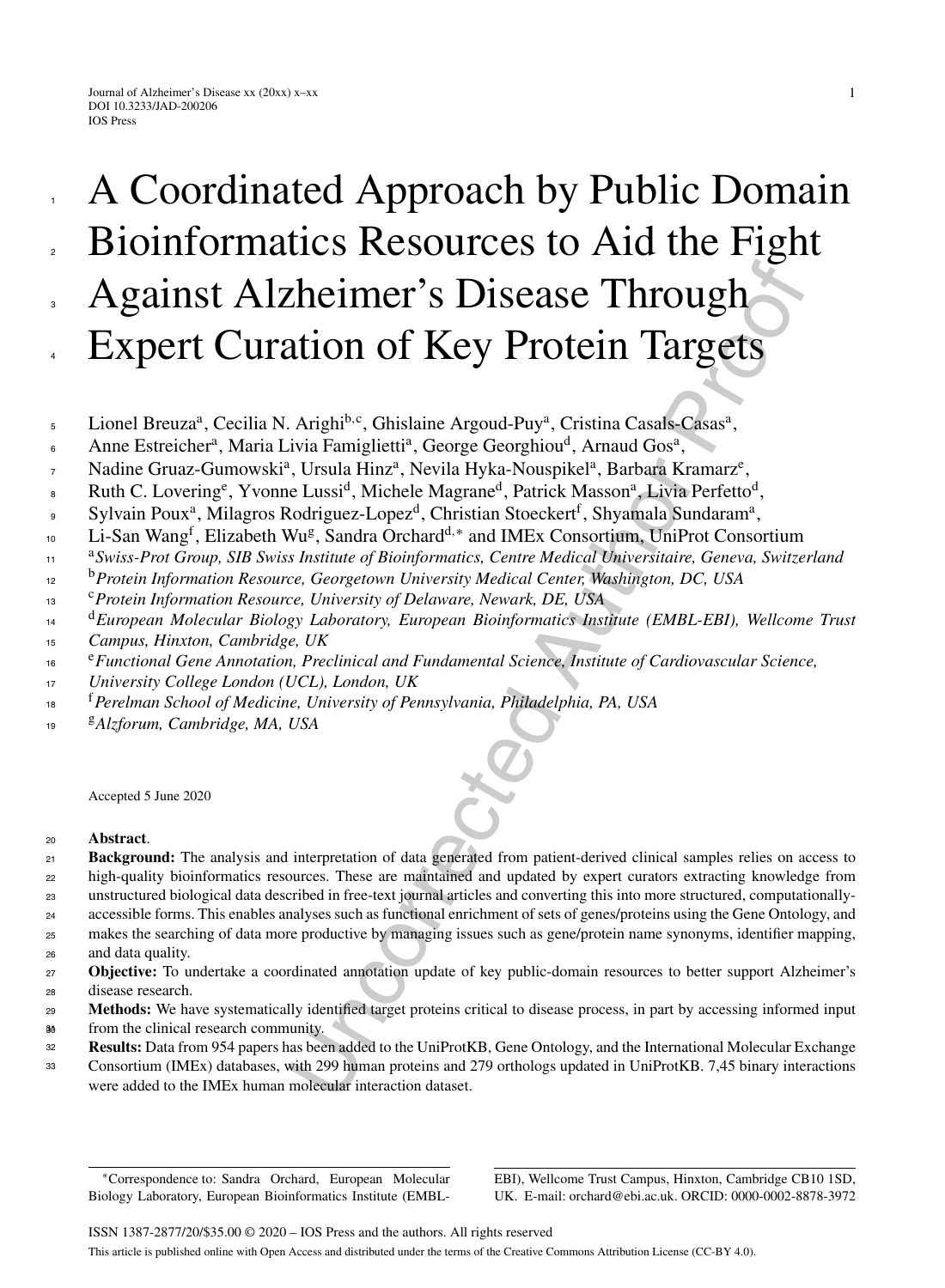### **Conclusion:** This represents a significant enhancement in the expert curated data pertinent to Alzheimer's disease available in a number of biomedical databases. Relevant protein entries have been updated in UniProtKB and concomitantly in the Gene Ontology. Molecular interaction networks have been significantly extended in the IMEx Consortium dataset and a set of reference protein complexes created. All the resources described are open-source and freely available to the research community and we provide examples of how these data could be exploited by researchers. 34 35 36 37 38

<sup>39</sup> Keywords: Alzheimer's disease, Cytoscape network analysis, data curation, database, neurobiology, protein

# <sup>34</sup> **INTRODUCTION**

 Alzheimer's disease (AD) is a progressive neu- rodegenerative disease characterized by loss of memory, inability to process new information, loss of language function, a disturbed perception of space, inability to do calculations, indifference, depression, delusions, and eventually death. Inher- itable AD (familial AD) represents less than 5% of AD cases of which  $10-15\%$  have a family his- tory of autosomal dominant inheritance; whereas the more common, sporadic, AD with complex poly- genic risk inheritance accounts for more than 90% of cases [1]. Worldwide, at least 50 million peo- ple are currently believed to be living with AD or other dementias and this number could exceed 152 million by 2050 (https://www.who.int/news- room/fact-sheets/detail/dementia). The global cost of AD and dementia is estimated to be \$605 bil- lion, which is equivalent to 1% of the entire world's gross domestic product. Globally, governments and medical charities spend millions of taxpayer and fundraiser dollars on biomedical research into this condition. It is therefore critical that the data gen- erated by AD research is collated, organized and available in data resources and tools to increase the pace of discovery and innovation.

 AD is a complex disease which needs to be stud- ied at many levels, from the molecular mechanisms to the cellular composition and physiology of the brain [2]. Conditions such as vascular damage and neuroinflammation are also believed to play impor- tant roles in disease initiation and progression. Our current understanding of the causes, risk factors, and sub-types of these devastating conditions have been reviewed extensively elsewhere (for example, [2–4] and they are not the subject of this manuscript. How- ever, a number of key processes known to play a role in disease etiology and progression are briefly described to showcase the representation of selected proteins in UniProtKB and demonstrate how users can access information about both physiological and pathological aspects of the molecules.

Cytoscape network anarysis, based cotaton, datacase, neurolonogy, procent<br>
or the extracellular formation of senife plaques<br>
recterized by loss of<br>
representate and the brain which are primarily<br>at the senife and the seni Central to AD disease pathology are two processes:  $\frac{76}{6}$ the extracellular formation of senile plaques in the  $77$ grey matter of the brain which are primarily composed of amyloid- $\beta$  precursor protein (APP)-derived  $\frac{75}{2}$  $amyloid- $\beta$  (A $\beta$ ) [5, 6], and intracellular accumulation$ of hyperphosphorylated tau/Microtubule-associated <sup>81</sup> protein tau (MAPT) protein to form neurofibril-<br>sa lary tangles [7, 8]. A $\beta$  oligomers are believed to  $\beta$ contribute to cell death by interfering with neuron-to- <sup>84</sup> neuron communication at synapses [9] and restricting  $\qquad$  85 the source of oxygen and nutrients  $[10]$ , while tau  $\frac{86}{100}$ tangles block the transport of nutrients and other  $87$ essential molecules inside neurons [11]. Whilst the relationship between  $\overrightarrow{AB}$  and tau in  $\overrightarrow{AD}$  is not fully  $\overrightarrow{BB}$ understood, abnormal species of tau protein are 90 believed to spread in a 'prion-like' manner between 91 cells and its uptake may be potentiated by extra-<br>92 cellular  $\overrightarrow{AB}$  [12, 13].  $\overrightarrow{AB}$  peptides can be cleared ss intracellularly by microglia and other cell types 94  $[14–16]$ , by transcytosis across the blood-brain barrier [17, 18], or by  $\overrightarrow{AB}$  degrading enzymes, such set as insulin-degrading enzyme (IDE) and neprilysin 97  $(MME)$  [19, 20]. Tau has been shown to be degraded  $\frac{98}{2}$ via the ubiquitin-proteasome system as well as 99 the autophagy lysosome system [21]. Disorders in 100 clearance of  $\overrightarrow{AB}$  and tau play a key role in the development of neurodegenerative disorders such as AD 102 while overloading of the microglial system results 103 in chronic inflammation  $[22, 23]$ . However, evidence  $104$ has been emerging that aggregation of  $\overrightarrow{AB}$  and tau  $\overrightarrow{105}$ may not be the underlying causes of disease, but 106 may be the outcome of perturbations in cellular  $107$ homeostasis in the brain, occurring years to decades 108 prior to disease onset [2, 24]. Normal brain function may be compromised by the decreased ability  $\frac{1}{100}$ of the brain to metabolize glucose and aberrant lipid 111 metabolism, such as sluggish cholesterol transport 112 [25]. To date, over 350 human proteins have been 113 associated with the development of AD as researchers 114 move toward an understanding of the underlying cellular mechanisms that drive the formation of the 116 protein aggregates and the downstream effect these 117 have on the brain.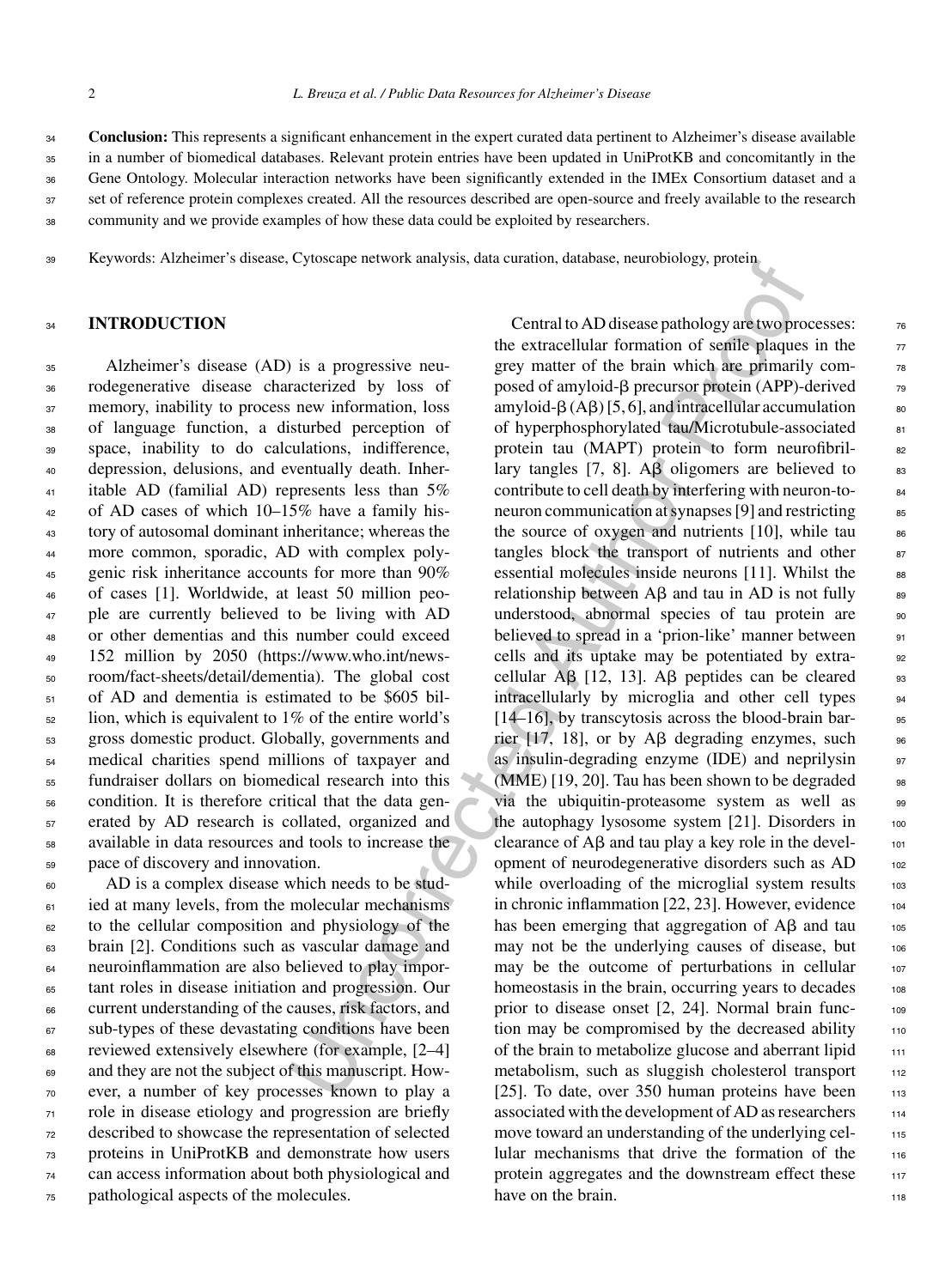The analysis and interpretation of data gener- ated from increasing large-scale examination of patient-derived clinical samples relies on access to high-quality bioinformatics resources. The scientific content of these resources is maintained and updated by professional biocurators who extract knowledge from unstructured biological data described in free- text journal articles and convert it into both more easily digestible, high-level summaries and a struc- tured, computable form. The latter both enables large-scale data analyses, for example functional enrichment of sets of genes/proteins using the Gene 131 Ontology (GO) [26, 27], and also helps to make the searching of data more productive by managing issues such as the problems caused by gene/protein name synonyms, identifier mapping, and minimizing the effect of poor quality, redundant, or mislead- ing data. The work of these data resources helps researchers overcome known bottlenecks in data analysis, namely the time spent in discovering and collating required information, manually verifying it, and integrating it into analysis pipelines [28]. We here describe a coordinated approach to updating key pub- lic domain resources with the aim of supporting AD research, starting with the update of genes/proteins with a known role in AD biology. Accessing informed input from the clinical research community was an essential part of this process and was critical in 147 defining where curation effort was focused. We also illustrate the way this coordinated update can be used 149 by researchers to answer questions pertaining to the complex etiology of AD.

# <sup>151</sup> **METHODS AND MATERIALS**

### <sup>152</sup> *Identifying disease-related proteins*

 A recent initiative by the UniProt Knowledgebase of protein sequences and annotations [29] to update the proteins which play a role in the initiation and development of AD, coordinated with the curation of their interactions and the complexes they form, has been funded by the NIH National Institute on Aging (NIA). At the start of this annotation project, cura- tors were faced with two main problems—an accurate description of the various forms of AD and identifi- cation and prioritization of the proteins associated with the disease. AD is generally classified into early and late-onset forms, with genetic variants or risk alleles [30] associated with each condition provid- ing a further sub-classification. In order to identify 167 key AD-related proteins appropriate for update and

data described in rect-<br>or parameter to the platabase providers are used by the revert it into both more<br>stand how their resources are used by the research time to the measurementies and a structom manying, and convertely reannotation, UniProt curators reached out to mem- <sup>168</sup> bers of the AD clinical and research communities, 169 leveraging contacts made through the NIH NIA 170 programs and a collaboration with the Alzheimer's 171 Research UK (ARUK) funded GO project at Uni- <sup>172</sup> versity College London (UCL) [31, 32]. Workshops 173 were organized to help database providers under-<br>174 stand how their resources are used by the research 175 community, and conversely for the research community to directly input into the curation process. 177 Attendees were asked to identify proteins which 178 played a key role in the disease, or which had 179 been associated with disease even if a clear molec-<br>180 ular mechanism explaining this association had yet 181 to be identified. Additional candidates were pro- <sup>182</sup> vided by Alzforum [\(http://www.alzforum.org\)](http://www.alzforum.org), the 183 Agora portal (https://agora.ampadportal.org), col- <sup>184</sup> lected from targeted research groups, and from 185 literature searching. The main pathway resource 186 consulted was WikiPathways which provided an 187 overview of the disease process [\(http://www.wikipath](http://www.wikipathways.org/index.php/Pathway:WP2059) <sup>188</sup> ways.org/index.php/Pathway:WP2059). Drug target 189 resources included the ChEMBL database [33] and 190 the OpenTargets platform [34], taking only high scor-<br>191 ing  $(0.8 \text{ to } 1)$  targets associated with AD from the 192 latter. To build the AD-centric protein-protein interaction network, data was downloaded from the IntAct 194 molecular interaction database [35], limited to inter-<br>195 actors with an MIscore of  $>0.45$  (see explanation 196 below). Proteins were prioritized for curation following a ranking system, i.e., 1) proteins known to play a 198 functional role in AD pathways and known drug targets for AD, 2) proteins known to have an association <sup>200</sup> to AD, e.g., through a genome wide association study 201 (GWAS) study but for which a molecular mechanism <sup>202</sup> has yet to be identified, and 3) proteins that physi-<br>203 cally interact with those defined in  $(1)$  or  $(2)$ . A copy  $204$ of this list, as of UniProt release 2019 10 is available <sup>205</sup> as Supplementary Table 1. 206

# *Protein annotation* 207

Data from selected publications were transferred into the UniProtKB, GO, IntAct molecular 209 interaction, and the Complex Portal databases, as 210 appropriate, as previously described  $[26, 32, 35-37]$ .  $211$ 

# *Producing an AD-centric molecular interaction network* 213

Seed proteins were identified by searching the 214 UniProt website (Release 2019<sub>-08</sub>) for reviewed 215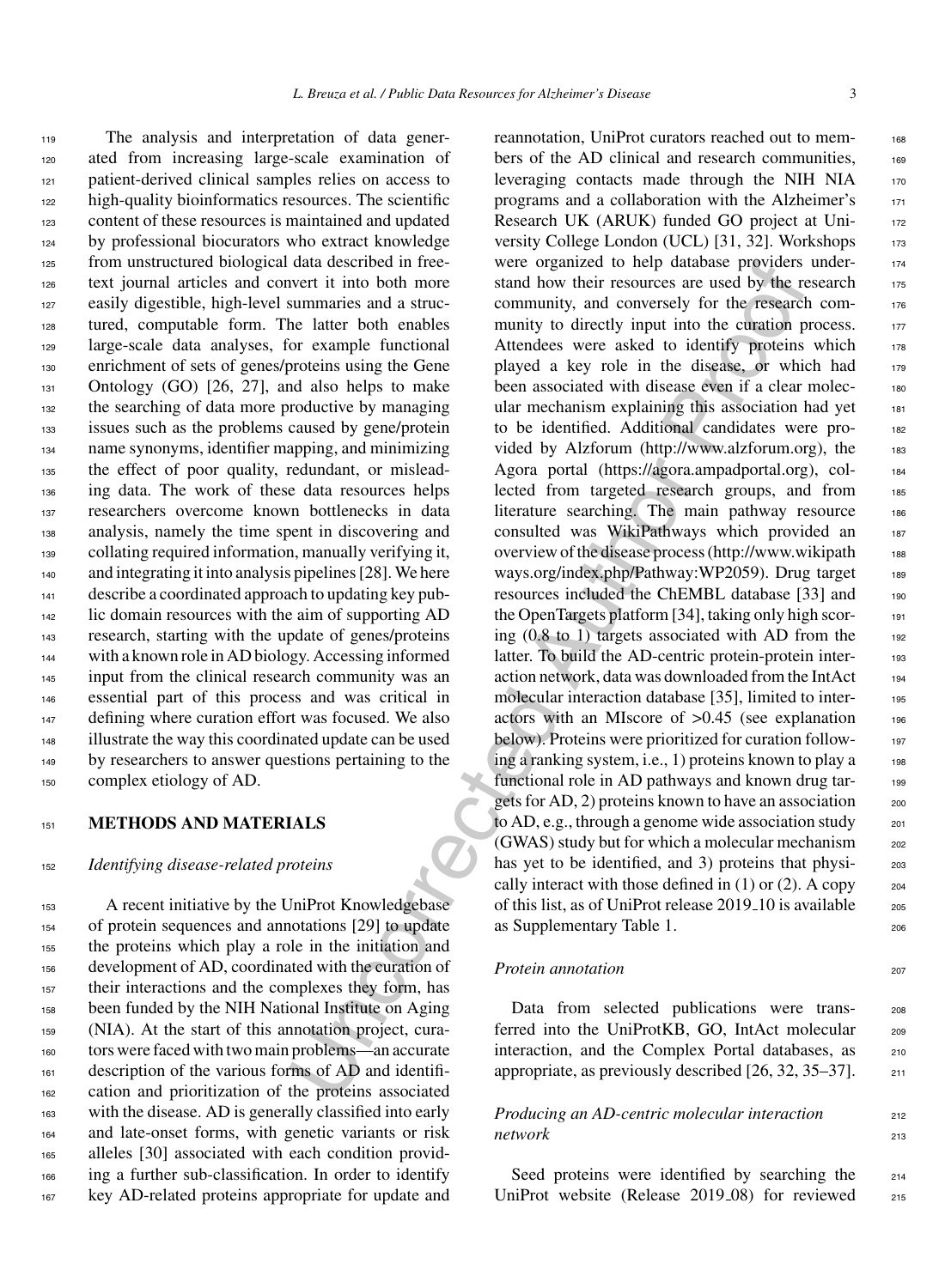entries containing the keyword 'Alzheimer disease'. (keyword: "Alzheimer disease [KW-0026]" AND reviewed: yes). As this keyword is only added to human entries, there was no need to further restrict the search by species. The final list is available in Supplementary Table 2.

 Interactors of this list of proteins were obtained from IntAct using the PSICQUIC client app in Cytoscape Version: 3.7.1 [38]. To return an isoform- and post-processed chain- specific network the fol- lowing query was used: (id:P37840\* OR id:P49810\* OR id:P49768\* OR id:O14672\* OR id:P03886\* OR id:Q8IZY2\* OR id:Q16643\* OR id:P02649\* OR id:P05067\* OR id:Q92673\* OR id:P03891\* OR id:O95185\*) AND annot: "imex curation".

<sup>231</sup> This gave a raw network containing 1461 nodes <sup>232</sup> and 2671 edges.

<sup>233</sup> The network was then filtered to: a) remove non-<sup>234</sup> human interactors; b) remove duplicated interactions;  $_{235}$  c) select interactions having MIscore  $> 0.45$ .

 A MIscore of >0.45 can only be achieved by interacting pairs having at least a single interaction evidence showing that the two molecules directly interact or two or more evidences of a physical interaction. The filtered isoform- and post-processed chain-specific Network contains 152 nodes and 277 <sup>242</sup> edges.

 To enable users to access a detailed view of this network, a copy has been deposited at the NDEx data repository (http://www.ndexbio.org/#/network/ 49e43d68-939b-11ea-aaef-0ac135e8bacf) [39]. Users may alternatively download an updated set of the data used to derive an AD-focused interaction network by pasting the query annot: "dataset:Alzheimers" into the IntAct website [\(http://www.ebi.ac.uk/intact](http://www.ebi.ac.uk/intact)). Using the Advanced Search capabilities will enable further filtering of the results of this query.

 To perform the ClueGO functional enrichment analysis, all isoform and post-processed chains were collapsed to the canonical identifiers in UniProtKB, all leaves (proteins not directly connected in the network) were removed and the complexes were demerged into protein subunits. The Cytoscape APP ClueGO version 2.5.0 [40] was then used, implement-ing the following parameters:

<sup>262</sup> Organism analyzed: Homo Sapiens [9606].

- <sup>263</sup> Identifier types used: UniProtKB
- <sup>264</sup> #Genes in custom reference set: 3001 human <sup>265</sup> proteins extracted from UniProt having tissuespecificity='brain'

| Ontology used: GO_BiologicalProcess-EBI-      | 266        |  |  |  |  |
|-----------------------------------------------|------------|--|--|--|--|
| QuickGO-GOA_20.11.2017_00h00<br>and           | 267        |  |  |  |  |
| REACTOME_Reactions_20.11.2017                 | 268        |  |  |  |  |
| Evidence codes used: All                      |            |  |  |  |  |
| Statistical Test Used = Enrichment<br>(Right- | 270        |  |  |  |  |
| sided hypergeometric test), Correction Method | 271        |  |  |  |  |
| Used = Bonferroni step down                   | 272        |  |  |  |  |
| Min GO Level = $8$                            | 273        |  |  |  |  |
| $Max GO Level = 20$                           | 274        |  |  |  |  |
| $GO$ Fusion = true                            | <b>275</b> |  |  |  |  |
| $GO Group = true$                             | 276        |  |  |  |  |
| Kappa Score Threshold = $0.4$                 | 277        |  |  |  |  |
| Over View Term = SmallestPValue               | 278        |  |  |  |  |
| Group By Kappa Statistics = true              | 279        |  |  |  |  |
| Initial Group $Size = 1$                      | 280        |  |  |  |  |
| Sharing Group Percentage = $60.0$             | 281        |  |  |  |  |
|                                               |            |  |  |  |  |

**RESULTS** <sup>282</sup>

process were obtain[ed](http://www.ndexbio.org/#/network/49e43d68-939b-11ea-aaef-0ac135e8bacf) used and the collect Borel and the contents were obtained by the properties and the content of the content of the content of the content of the content of the content of the content of the content of All known human protein-coding genes have been <sub>283</sub> curated by experts within the UniProtKB database <sup>284</sup> (http://www.uniprot.org) with, as far as possible, all <sup>285</sup> the protein products encoded by one gene described 286 in a single reviewed entry [29, 36]. Each entry groups 287 all the protein isoforms expressed by that gene, 288 with positional features such as binding domains, 289 post-translational modifications and amino-acid vari- <sup>290</sup> ants mapped to a representative sequence. Isoforms <sup>291</sup> yet to be integrated are maintained in unreviewed <sup>292</sup> entries but are accessible as part of the complete 293 human proteome reference set (UniProt Proteome <sup>294</sup> UP000005640) and can also be viewed in the corre- <sup>295</sup> sponding reviewed entry on the website as a result of 296 an automatic gene-centric mapping. Expert curators 297 summarize knowledge extracted from biomedical lit-<br>298 erature in sections describing different aspects of 299 protein biology relevant to those gene products, these  $\frac{300}{200}$ can include function, enzymatic activity, subcellular 301 location, and links to disease conditions. For exam-<br>soz ple, over the period of this annotation project PSEN1 303 (UniProtKB P49768) had data from 43 publications  $304$ added to its entry in UniProtKB, enhancing the 'Func- 305 tion' section, and including details of the functional <sub>306</sub> roles played by specific domains within the protein. 307 Information on disease linked variants and the effects 308 of point mutations on protein behavior were also 309 added. 310

> Proteins do not operate in isolation and details  $311$ of their interactions with other molecules are man- <sup>312</sup> ually curated by the IMEx Consortium of interaction 313 databases (<http://www.imexconsortium.org>) [41] via  $314$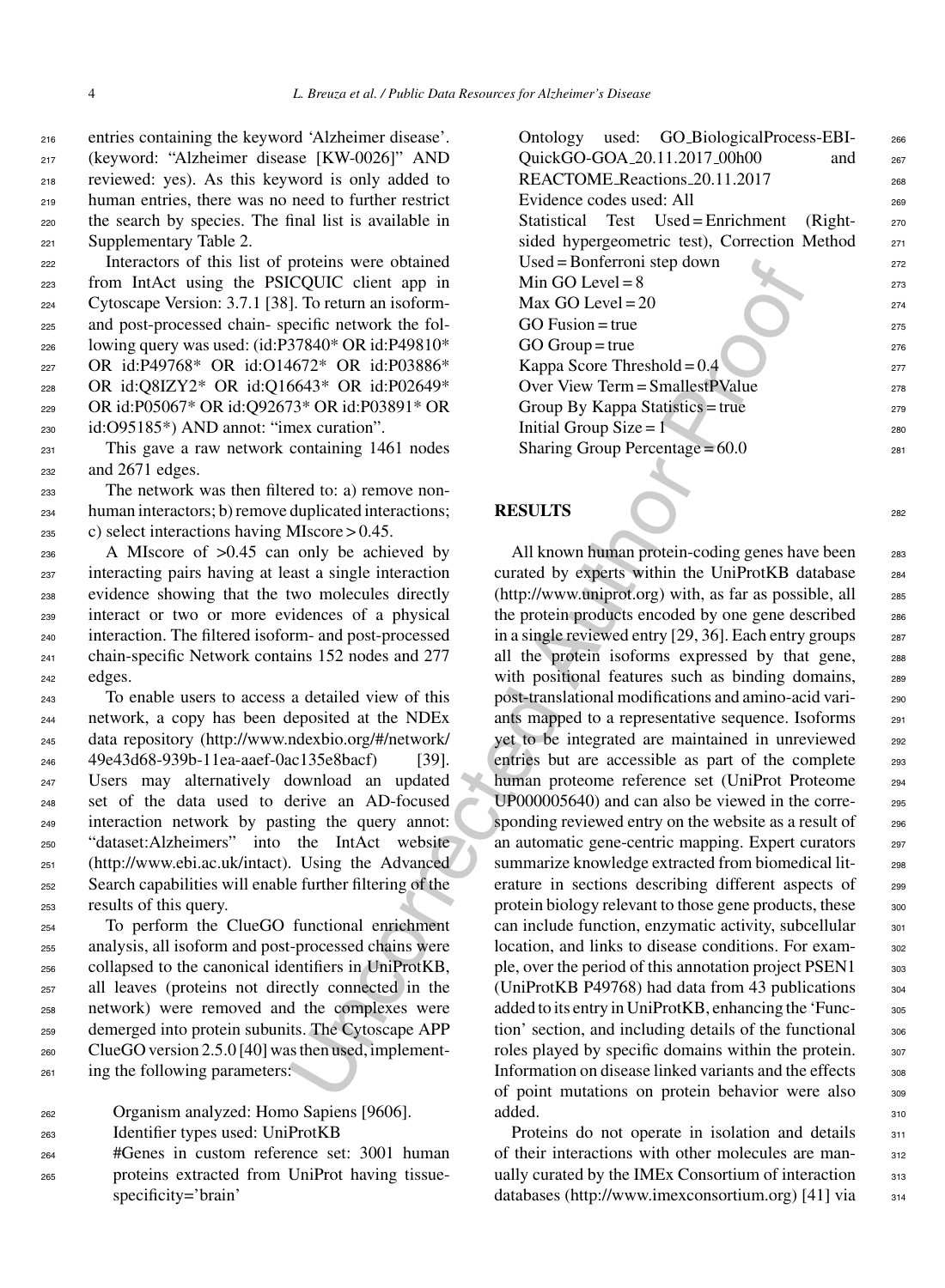315 the IntAct database [35], from where a filtered subset 316 of high confidence binary protein-protein interactions 317 is imported back into the 'Interaction' section of the corresponding UniProtKB entries. Proteins also form higher-order, functional assemblies and descriptions of stable protein complexes are curated into the Com- plex Portal [\(http://www.ebi.ac.uk/complexportal\)](http://www.ebi.ac.uk/complexportal), giving details of complex content, stoichiometry, and topology in addition to function and 3D struc- ture, when available [37]. Again, these data can be 325 accessed from the appropriate UniProtKB records. In parallel, biocurators link these proteins and pro-<sup>327</sup> tein complexes to appropriate GO terms describing their biological function, the cellular processes in which they play a role, and the cellular compartment in which they are found. The GO is a biomedical 331 ontology which describes these aspects of protein behavior in a consistent and computer-accessible manner [26, 27]. Linking gene products to GO terms means that researchers can use the resulting annota- tions to interpret high-throughput datasets using GO term enrichment.

 The NIA-funded annotation project resulted in data from 954 papers being added to the UniProtKB, GO, and IMEx databases, with 299 human proteins and 279 orthologues updated in UniProtKB. 7,045 binary 341 interactions were added to the IMEx human molecu-lar interaction dataset.

# <sup>343</sup> *Understanding the function of AD-associated* <sup>344</sup> *proteins*

 UniProt curators provide high-quality literature sourced annotations for experimentally characterized proteins across diverse protein families. These data are presented both in free text fields and in struc- tured mappings to the underlying protein sequence to enable users to understand how, for example, a post-translational modification to a specific residue can drive a change in protein behavior. The pro- teins identified by AD domain experts were subjected to an intense literature review and corresponding update of the relevant annotation fields in order to help researchers understand both the physiological role these entities play in a cell, and how this relates to the pathological disease condition. As described above, this includes a full review of both protein iso- forms and protein chains formed by post-translational processing of the full-length gene product. This is particularly important in the case of AD-related proteins as amyloid plaque formation is a conse-quence of disregulated protein cleavage [42]. APP

(UniProtKB P05067) is a ubiquitously expressed type  $365$ I transmembrane protein which functions as a cell sur-<br>s66 face receptor with roles in neurite growth, neuronal  $367$ adhesion, and axonogenesis. The protein consists of 368 a large ectodomain, a single membrane spanning 369 domain and a short cytoplasmic tail. The ectodomain 370 comprises two highly conserved E1 and E2 domains,  $371$ involved in metal (copper and zinc) and heparin 372 binding. APP undergoes extensive post-translational  $373$ modification and proteolytic processing to generate 374 peptide fragments. The cleavage products of APP are  $375$ all described at the residue level in the UniProtKB 376 database, with stable identifiers allowing unambigu-<br>377 ous recognition of each proteoform when described 378  $(Fig. 1).$  379

a. a.u.Kompete propose two highly conserved El and E2 denotes<br>
i.e. a.u.Kompete and interior and the binding. APP undergoes extensive post-<br>
function and 3 meta. binding. APP undergoes extensive post-<br>
and interior and int As detailed in the appropriate UniProtKB 380 records, APP processing is initiated either by  $\alpha$ - 381 secretase/ADAM10 (UniProtKB O14672) cleavage 382 within the A $\beta$  region, or by  $\beta$ -secretase (BACE1/2, 383) UniProtKB P56817/Q9Y5Z0) cleavage at the N- 384 terminus of  $\mathbf{A}\mathbf{\beta}$ , leading to the secretion of large  $\qquad$  385 soluble ectodomains, termed soluble  $APP\alpha$  (APPs $\alpha$ , UniProtKB PRO  $0000000089$  and soluble APP $\beta$  387 (APPsβ, UniProtKB PRO 0000000090), respec- 388 tively. Subsequent processing of the C-terminal 389 fragments by the  $\gamma$ -secretase complex (Com- 390) plex Portal:CPX-2176/CPX-4231/CPX-4232/CPX- <sup>391</sup> 4233), as well as processing along non-canonical 392 pathways, results in numerous fragments, which have 393 different and partially opposite functional properties.  $394$ During amyloidogenic processing, APP is sequen-<br>395 tially cleaved by  $\beta$ - and  $\gamma$ -secretases to mainly 396 generate  $A\beta_{40}$  (UniProtKB PRO 0000000093), and 397  $A\beta_{42}$  (UniProtKB PRO 0000000092) fragments.  $\qquad \qquad$  398

Many of the AD-associated proteins prioritized for 399 update (Supplementary Table 1) are enzymes, which 400 may be responsible for the proteolytic processing <sup>401</sup> of longer protein chains as described above, catal- <sup>402</sup> ysis of metabolic reactions, or generation/removal  $403$ of post-translational modification sites. Enzymatic <sup>404</sup> function is now described in UniProtKB using <sup>405</sup> Rhea (http://www.rhea-db.org), a comprehensive and  $406$ non-redundant resource of expert-curated biochem- <sup>407</sup> ical reactions [43], as a vocabulary to annotate <sup>408</sup> and represent enzyme-catalyzed reactions. Rhea 409 uses the ChEBI (Chemical Entities of Biological 410 Interest) ontology to describe reaction participants,  $411$ their chemical structures, and chemical transforma-<br>412 tions [44]. Additional small molecule interactions,  $413$ such as cofactor binding sites are also described 414 within UniProt using ChEBI. Sophisticated searches 415 within UniProtKB now allow the researcher to  $416$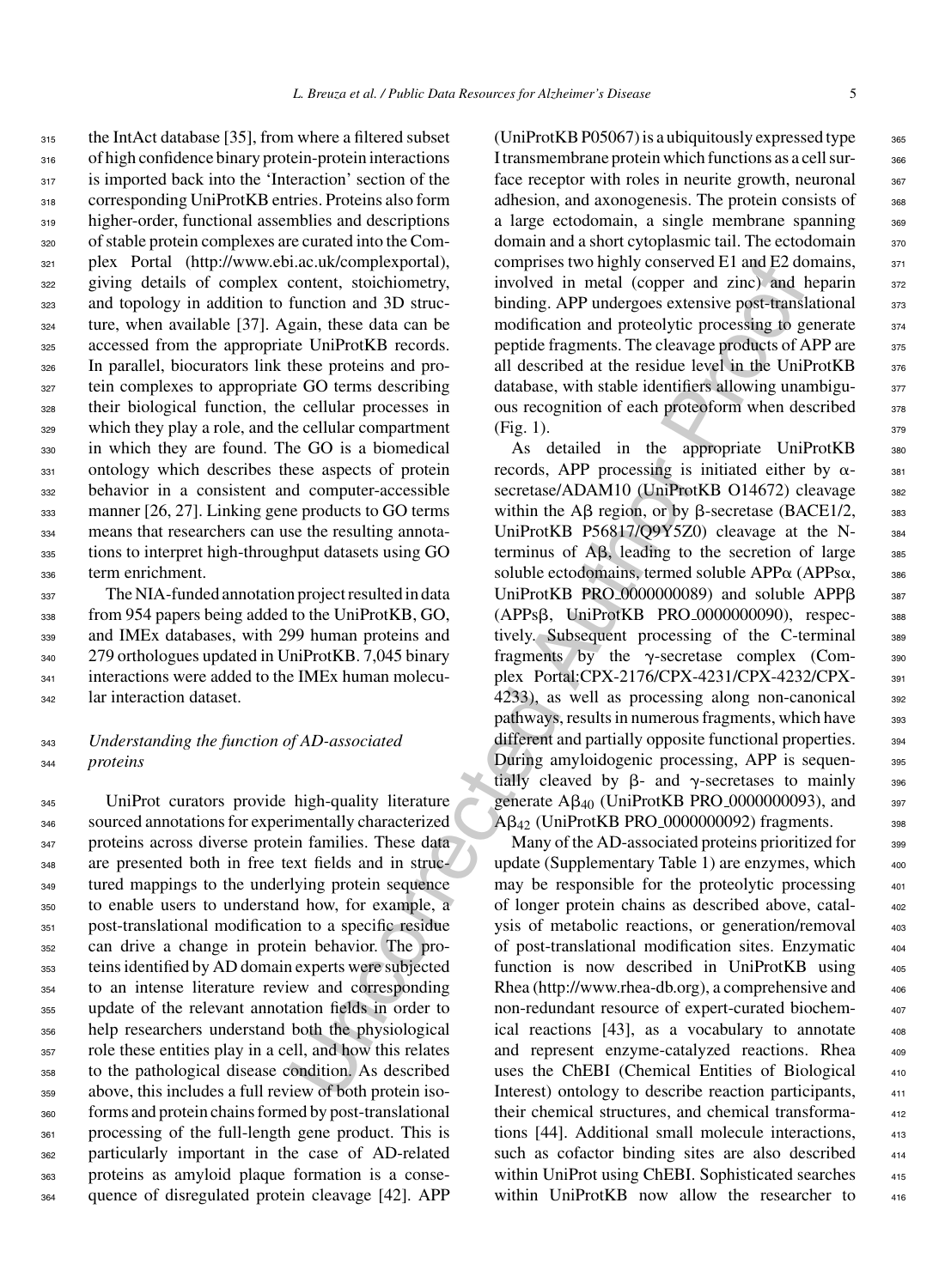| <b>Molecule processing</b><br>Feature key    | Position(s)        | <b>Description</b>                                                                                                                                                                                                                                            |                                                                                            | Length<br>Actions   Graphical view                                                                                                                                                                                                                                   |
|----------------------------------------------|--------------------|---------------------------------------------------------------------------------------------------------------------------------------------------------------------------------------------------------------------------------------------------------------|--------------------------------------------------------------------------------------------|----------------------------------------------------------------------------------------------------------------------------------------------------------------------------------------------------------------------------------------------------------------------|
| Signal peptide <sup>1</sup>                  |                    | $1 - 17$ $\bullet$ 3 Publications $\bullet$                                                                                                                                                                                                                   | <b>BLAST</b>                                                                               | 17                                                                                                                                                                                                                                                                   |
| Chain <sup>1</sup> (PRO_0000000088)          |                    | 18 - 770 Amyloid-beta precursor protein                                                                                                                                                                                                                       | <b>BLAST</b>                                                                               | 753                                                                                                                                                                                                                                                                  |
| Chain <sup>1</sup> (PRO_0000000089)          |                    | 18 - 687 Soluble APP-alpha                                                                                                                                                                                                                                    | <b>BLAST</b>                                                                               | 670                                                                                                                                                                                                                                                                  |
| Chain <sup>1</sup> (PRO_0000000090)          |                    | 18 - 671 Soluble APP-beta                                                                                                                                                                                                                                     | <b><i>a</i></b> Add <b>b</b> BLAST                                                         | 654                                                                                                                                                                                                                                                                  |
| Chain <sup>1</sup> (PRO_0000381966)          | $18 - 286$ N-APP   |                                                                                                                                                                                                                                                               | <b>BLAST</b>                                                                               | 269                                                                                                                                                                                                                                                                  |
| Chain <sup>1</sup> (PRO_0000000091)          | 672 - 770 C99      |                                                                                                                                                                                                                                                               | <b>BLAST</b>                                                                               | 99                                                                                                                                                                                                                                                                   |
| Chain <sup>1</sup> (PRO_0000000092)          |                    | 672 - 713 Amyloid-beta protein 42                                                                                                                                                                                                                             | <b>BLAST</b>                                                                               | 42                                                                                                                                                                                                                                                                   |
| Chain <sup>1</sup> (PRO_0000000093)          |                    | 672 - 711 Amyloid-beta protein 40                                                                                                                                                                                                                             | <b>BLAST</b>                                                                               | 40                                                                                                                                                                                                                                                                   |
| Chain <sup>1</sup> (PRO_0000000094)          | 688 - 770 C83      |                                                                                                                                                                                                                                                               | <b>BLAST</b>                                                                               | 83                                                                                                                                                                                                                                                                   |
| Peptide <sup>i</sup> (PRO_0000000095)        | $688 - 713$ P3(42) |                                                                                                                                                                                                                                                               | <b><i>a</i></b> Add & BLAST                                                                | 26                                                                                                                                                                                                                                                                   |
| Peptide <sup><i>i</i></sup> (PRO_0000000096) | $688 - 711$ P3(40) |                                                                                                                                                                                                                                                               | <b>BLAST</b>                                                                               | 24                                                                                                                                                                                                                                                                   |
| Chain <sup>1</sup> (PRO_0000384574)          | 691 - 770 C80      |                                                                                                                                                                                                                                                               | <b>BLAST</b>                                                                               | 80                                                                                                                                                                                                                                                                   |
| Chain <sup>1</sup> (PRO_000000097)           |                    | 712 - 770 Gamma-secretase C-terminal fragment 59                                                                                                                                                                                                              | <b>BLAST</b>                                                                               | 59                                                                                                                                                                                                                                                                   |
| Chain <sup>1</sup> (PRO_0000000098)          |                    | 714 - 770 Gamma-secretase C-terminal fragment 57                                                                                                                                                                                                              | <b>BLAST</b>                                                                               | 57                                                                                                                                                                                                                                                                   |
| Chain <sup>1</sup> (PRO_0000000099)          |                    | 721 - 770 Gamma-secretase C-terminal fragment 50 . By similarity                                                                                                                                                                                              | <b>the Add &amp; BLAST</b>                                                                 | 50                                                                                                                                                                                                                                                                   |
| Chain <sup>1</sup> (PRO_0000000100)          | 740 - 770 C31      |                                                                                                                                                                                                                                                               | <b>BLAST</b>                                                                               | 31                                                                                                                                                                                                                                                                   |
|                                              |                    | AD, with levels of SPHK1 (UniProtKB Q9NYA1)<br>downregulated and, conversely, levels of SPHK2<br>(UniProtKBQ9NRA0) upregulated [45]. Both entries<br>for these proteins have been updated in UniProtKB,<br>where it is now possible to visualize the chemical |                                                                                            | by p35/CDK5R1 (Q15078), the resulting complet<br>(Complex Portal:CPX-2201) then being recruited to<br>membranes via the N-terminal p35 myristoylation<br>site (Fig. 2C) [51]. $p35/CDK5R1$ is a protein with<br>short-life span which is cleaved by calpain (Compler |
|                                              |                    | reaction, balanced for mass and charge (at an arbi-<br>trary pH of 7.3) as described by Rhea, and cofactors<br>linked to the corresponding entry in ChEBI (Fig. 2).                                                                                           |                                                                                            | Portal:CPX-2674/CPX-4302) into a p25 C-termina<br>fragment (UniProtKB PRO_0000004795) when neu<br>rons suffer from stress or encounter death signals                                                                                                                 |
|                                              |                    | Tau/MAPT (UniProtKB P10636) is a microtubule-                                                                                                                                                                                                                 |                                                                                            | p25/CDK5R1 has a longer half-life and this com                                                                                                                                                                                                                       |
|                                              |                    | associated protein predominantly expressed in the                                                                                                                                                                                                             |                                                                                            |                                                                                                                                                                                                                                                                      |
|                                              |                    | axons of neurons [46]. Tau is a naturally unfolded<br>protein with an extended structure; however, in AD                                                                                                                                                      | plex (Complex Portal:CPX-3142) dissociates from<br>phosphorylate additional proteins [52]. | the plasma membrane into the nucleus, where it can                                                                                                                                                                                                                   |
|                                              |                    | brains, tau is accumulated in a hyperphosphory-<br>lated state in a unique filamentous structure, paired<br>helical filaments of 10 nm diameter with 80 nm peri-<br>odicity [47]. The phosphorylation of tau regulates                                        | Linking amino acid variation to functional<br>consequence                                  |                                                                                                                                                                                                                                                                      |

### **PTM / Processing**

Fig. 1. Screenshot showing the UniProtKB description of the products of amyloid-beta precursor protein post-transcriptional modifications and processing. This information is available in the UniProtKB P05067 entry for amyloid-beta precursor protein (APP).

 identify metabolic networks and predict new path- ways for drug production. For example, alterations in sphingolipid metabolism have been detected in AD, with levels of SPHK1 (UniProtKB Q9NYA1) downregulated and, conversely, levels of SPHK2 (UniProtKBQ9NRA0) upregulated [45]. Both entries for these proteins have been updated in UniProtKB, where it is now possible to visualize the chemical reaction, balanced for mass and charge (at an arbi- trary pH of 7.3) as described by Rhea, and cofactors <sup>427</sup> linked to the corresponding entry in ChEBI (Fig. 2).

 Tau/MAPT (UniProtKB P10636) is a microtubule- associated protein predominantly expressed in the axons of neurons [46]. Tau is a naturally unfolded protein with an extended structure; however, in AD brains, tau is accumulated in a hyperphosphory- lated state in a unique filamentous structure, paired helical filaments of 10 nm diameter with 80 nm peri- odicity [47]. The phosphorylation of tau regulates both its functional ability to assemble and stabilize microtubules and also its pathological structure [48], and the 441 amino acid isoform of tau (UniPro- tKB P10636-8) has 45 serine, 35 threonine, and 5 tyrosine residues, resulting in a total of 85 poten- tial phosphorylation sites [49]. CDK5 (UniProtKB Q00535) is one enzyme known to play a role in the phosphorylation of tau [50], priming tau for further phosphorylation events by the hierarchical kinase GSK3B (UniProtKB P49841) by modify- $_{446}$  ing an upstream +4 (or +3) site,  $(S/T)xx(x)p(S/T)$ . Again, this chemical reaction has been updated in

UniProt (Fig. 2B), where it is also possible to  $448$ identify the resulting phosphorylated residues in 449 the corresponding entry for tau. CDK5 is activated  $450$ by  $p35/CDK5R1$  (Q15078), the resulting complex  $451$ (Complex Portal:CPX-2201) then being recruited to <sup>452</sup> membranes via the N-terminal p35 myristoylation 453 site (Fig. 2C) [51]. p35/CDK5R1 is a protein with a  $454$ short-life span which is cleaved by calpain (Complex  $455$ Portal: $CPX-2674/CPX-4302$ ) into a p25 C-terminal  $456$ fragment (UniProtKB PRO 0000004795) when neurons suffer from stress or encounter death signals. 458 p25/CDK5R1 has a longer half-life and this com- <sup>459</sup> plex (Complex Portal:CPX-3142) dissociates from 460 the plasma membrane into the nucleus, where it can  $461$ phosphorylate additional proteins [52]. 462

# *Linking amino acid variation to functional*  $463$ *consequence* 464

AD-causing mutations in APP (UniProtKB <sup>465</sup> P05067), PSEN1 (UniProtKB P49768), and PSEN2 466 (UniProtKB P49810) affect the generation of  $\overrightarrow{AB}$ peptides, changing the relative ratio of  $A\beta_{42}$  to  $A\beta_{40}$  peptide [53]. The longer  $A\beta_{42}$  peptides seem to be more prone to aggregation, and increased 470 ratios of  $A\beta_{42}/A\beta_{40}$  are thought to play a role in AD pathogenesis. It is therefore important to document all APP, PSEN1, and PSEN2 variants that lead to a change in this ratio. About  $1\%$  of AD cases develop as a result of mutations within APP or the genes encoding the PSEN1 and PSEN2 proteins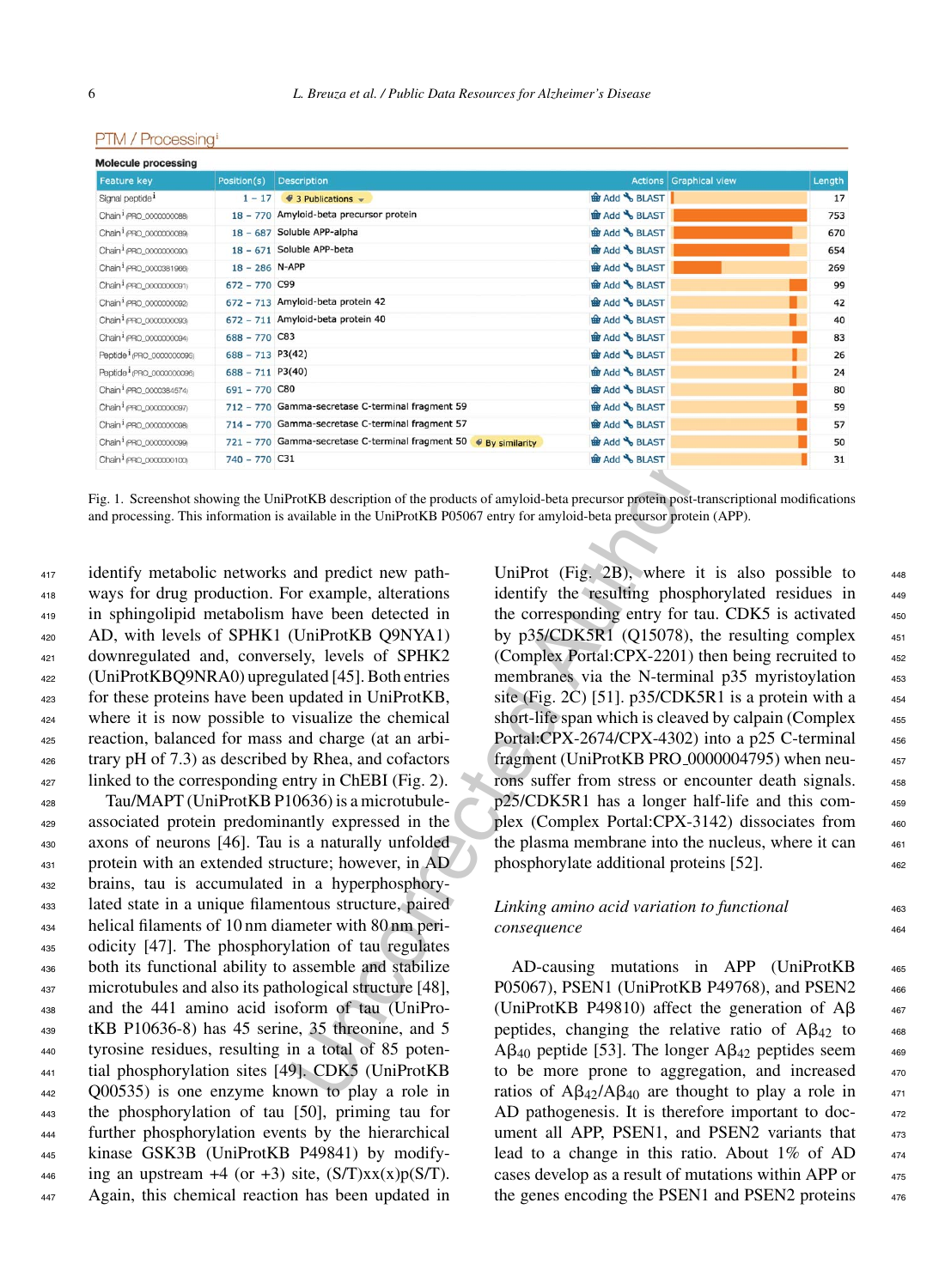| Entry<br>Entry name $\Rightarrow$                                                                                                                                                                                                                                                                                                                                                                                                                                                                                                                                                                                                                                                                                                                                                                                                                                                                                                                                                                                                                                                                                                                                                                                                                                                                                                                                                                                                                                                                                                      | Protein names                  | Gene names              | Organism <sup>e</sup>   | Length = | Catalytic activity                                                                                                                                                                                                                                                                                                                                                                                                                                                                                                                                                                                                                                                                                                                                                                                                                                                                                                                                                     | Cofactor                                 |
|----------------------------------------------------------------------------------------------------------------------------------------------------------------------------------------------------------------------------------------------------------------------------------------------------------------------------------------------------------------------------------------------------------------------------------------------------------------------------------------------------------------------------------------------------------------------------------------------------------------------------------------------------------------------------------------------------------------------------------------------------------------------------------------------------------------------------------------------------------------------------------------------------------------------------------------------------------------------------------------------------------------------------------------------------------------------------------------------------------------------------------------------------------------------------------------------------------------------------------------------------------------------------------------------------------------------------------------------------------------------------------------------------------------------------------------------------------------------------------------------------------------------------------------|--------------------------------|-------------------------|-------------------------|----------|------------------------------------------------------------------------------------------------------------------------------------------------------------------------------------------------------------------------------------------------------------------------------------------------------------------------------------------------------------------------------------------------------------------------------------------------------------------------------------------------------------------------------------------------------------------------------------------------------------------------------------------------------------------------------------------------------------------------------------------------------------------------------------------------------------------------------------------------------------------------------------------------------------------------------------------------------------------------|------------------------------------------|
| Q9NYA1<br>SPHK1_HUMAN                                                                                                                                                                                                                                                                                                                                                                                                                                                                                                                                                                                                                                                                                                                                                                                                                                                                                                                                                                                                                                                                                                                                                                                                                                                                                                                                                                                                                                                                                                                  | <b>Sphingosine</b><br>kinase 1 | SPHK1 SK1,<br>SPHK, SPK | Homo sapiens<br>(Human) | 384      | • a sphingoid base + $ATP = a$<br>sphingoid 1-phosphate + ADP +<br>$H^+$ $\blacklozenge$ 5 Publications $\blacktriangleright$<br>EC:2.7.1.91 $\blacklozenge$ 5 Publications $\blacktriangledown$<br>Source: Rhea.<br>• acetyl-CoA + L-seryl-[protein] =<br>CoA + O-acetyl-L-seryl-[protein]<br>$\bullet$ By similarity $\sim$<br>Source: Rhea.<br>• $ATP$ + sphinganing = $ADP$ + $H+$<br>+ sphinganine 1-phosphate<br>$\bullet$ 2 Publications $\bullet$<br>EC:2.7.1.91 $\blacklozenge$ 2 Publications $\blacktriangledown$<br>Source: Rhea.<br>$\bullet$ ATP + sphing-4-enine = ADP +<br>$H^+$ + sphing-4-enine 1-<br>phosphate $\bigotimes$ 2 Publications $\bigtriangledown$<br>EC:2.7.1.91 $\blacklozenge$ 2 Publications $\blacktriangledown$<br>Source: Rhea.<br>- 1-O-hexadecyl-2-amino-sn-<br>$glycerol + ATP = 1-O-hexadecyl-$<br>2-desoxy-2-amino-sn-glycero-3-<br>phosphate + ADP + H <sup>+</sup><br>$\bigcirc$ 1 Publication $\bigcirc$<br>Source: Rhea. | $Mg^{2+}$<br>$4$ 1 Publication $\sqrt{}$ |
| Fig. 2. Screenshot showing the results of a UniProtKB search for human Sphingosine kinase 1. The UniProtKB database was queried fo<br>the term 'SPHK1'. The top hit (human) in the results table is displayed. It is possible to customize this view to select additional data field<br>from the UniProt record, in this case the column options 'cofactor' and 'catalytic activity' were added to the results table.<br>present in the $\gamma$ -secretase complex; however, those<br>inheriting a known AD-associated APP or PSEN1<br>variant will develop the disease, whereas a slightly<br>lower risk (95%) is associated with inheriting a<br>known AD variant in PSEN2 [54]. Individuals with<br>AD mutations in any of these three genes tend to<br>develop early-onset disease, with symptoms devel-<br>oping before the age of 65, sometimes as early<br>as age 30. Understanding how a genetic varia-<br>tion changes protein function or expression levels<br>is essential for our understanding of genetic dis-<br>ease and the ability to identify those variants which<br>are causal. UniProtKB curators capture nonsynony-<br>mous variants described in the literature with, when<br>available, detail on the phenotypic or pathogenic<br>consequences on the amino acid change. UniProt<br>also receives input (publications and suggested anno-<br>tations) from expert groups, e.g., Alzforum, who<br>collects detailed variant information about AD pro-<br>teins from the literature. To date, UniProtKB records |                                |                         |                         |          | workflow. Cross references to variant resource<br>such as dbSNP (http://www.ncbi.nlm.nih.gov/snp.<br>and Ensembl (http://www.ensembl.org), and disease<br>specific databases such as NIAGADs (https://www<br>niagads.org/) are added. Additional variant data i<br>imported from large-scale studies such as 100<br>Genomes and ExAC, and again mapped to the pro-<br>tein sequence and made available via the Proteins AF<br>(http://www.ebi.ac.uk/proteins/api/doc/).<br>UniProtKB acts as an integrative layer, enablin<br>users to align genomic variants with enzyme activ<br>sites, modified residues, the phenotypic consequence<br>of site-directed mutagenesis and binding domain<br>mapped to the residue level. An exact mapping o<br>the Ensembl translation to a UniProtKB sequence<br>enables the calculation of UniProtKB positiona<br>annotations to their genomic coordinates and thes                                                                |                                          |

Fig. 2. Screenshot showing the results of a UniProtKB search for human Sphingosine kinase 1. The UniProtKB database was queried for the term 'SPHK1'. The top hit (human) in the results table is displayed. It is possible to customize this view to select additional data fields from the UniProt record, in this case the column options 'cofactor' and 'catalytic activity' were added to the results table.

 present in the  $\gamma$ -secretase complex; however, those inheriting a known AD-associated APP or PSEN1 variant will develop the disease, whereas a slightly lower risk (95%) is associated with inheriting a known AD variant in PSEN2 [54]. Individuals with AD mutations in any of these three genes tend to develop early-onset disease, with symptoms devel- oping before the age of 65, sometimes as early as age 30. Understanding how a genetic varia- tion changes protein function or expression levels is essential for our understanding of genetic dis- ease and the ability to identify those variants which are causal. UniProtKB curators capture nonsynony- mous variants described in the literature with, when available, detail on the phenotypic or pathogenic consequences on the amino acid change. UniProt also receives input (publications and suggested anno- tations) from expert groups, e.g., Alzforum, who collects detailed variant information about AD pro- teins from the literature. To date, UniProtKB records contain information on over 30,000 variants linked to Mendelian diseases in more than 13,000 human protein sequence records [55] and work is ongo- ing to standardize variant interpretations through the incorporation of American College of Medical Genetics and Genomics (ACMG) guidelines and the ClinGen pathogenicity calculator into the curation

workflow. Cross references to variant resources 504 such as dbSNP ([http://www.ncbi.nlm.nih.gov/snp/\)](http://www.ncbi.nlm.nih.gov/snp/) 505 and Ensembl (http://www.ensembl.org), and disease-  $506$ specific databases such as NIAGADs [\(https://www.](https://www.niagads.org/) 507 niagads.org/) are added. Additional variant data is 508 imported from large-scale studies such as 1000 509 Genomes and ExAC, and again mapped to the protein sequence and made available via the Proteins API  $\qquad 511$ (http://www.ebi.ac.uk/proteins/api/doc/). 512

UniProtKB acts as an integrative layer, enabling 513 users to align genomic variants with enzyme active  $514$ sites, modified residues, the phenotypic consequence  $\frac{515}{2}$ of site-directed mutagenesis and binding domains  $516$ mapped to the residue level. An exact mapping of  $517$ the Ensembl translation to a UniProtKB sequence 518 enables the calculation of UniProtKB positional  $_{519}$ annotations to their genomic coordinates and these  $520$ mappings are continually reviewed and updated by  $521$ both UniProt and Ensembl curation teams [56]. <sub>522</sub> Thirty-four different positional annotation types are 523 currently aligned with the genome sequence. An additional  $17,371$  mutations which map to the genome  $525$ have been supplied by the IMEx Consortium which <sub>526</sub> captures the effects of point mutations on molecular interactions, using controlled vocabulary terms to  $\frac{528}{20}$ describe whether these increase, disrupt, or cause an <sub>529</sub> interaction to occur [57]. Again, these site-directed 530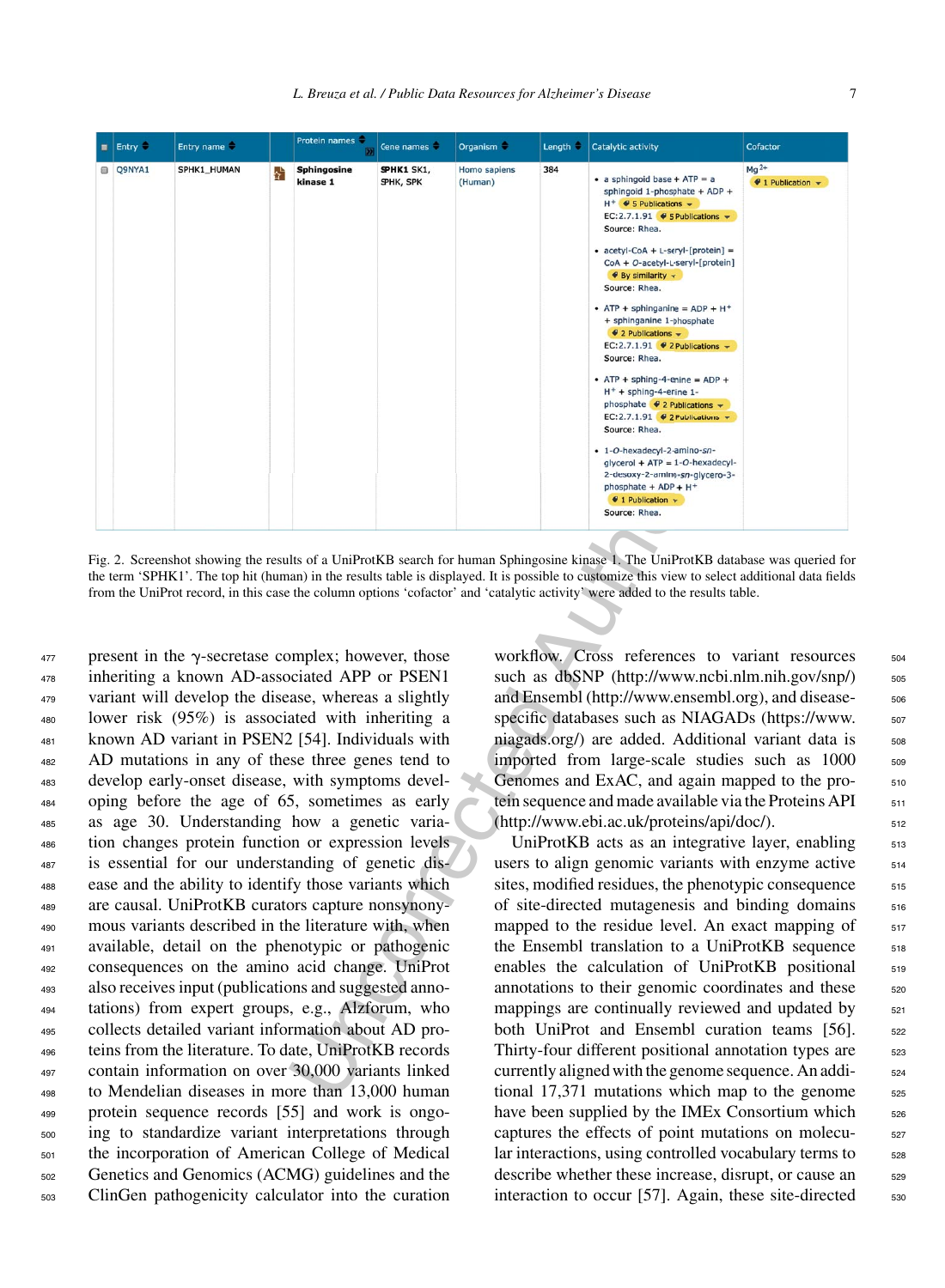



Fig. 3. Representation of CDK5 in UniProtKB and the Complex Portal. A) The representation of CDK5 catalytic activity by Rhea within the UniProtKB entry. B) The Complex Portal display of the CDK5-p35/CDK5R1 complex which can be found by searching for either of the proteins, or by complex name.

 mutations have been mapped to the underlying UniProt protein sequence and can be used to under- stand the effect a genomic variant may have on a local protein interaction network. Further to this, in collaboration with PDBe through the Structure Inte- gration with Function, Taxonomy, and Sequences resource (SIFTS; [http://pdbe.org/sifts/\)](http://pdbe.org/sifts/), UniProtKB maps between protein structure and protein sequence, so that a knowledge of protein conformation can

contribute to an understanding of protein function  $540$ [58]. These data are all displayed in UniProtKB using  $541$ the ProtVista visualization tool [59] which allows  $_{542}$ the graphical alignment of sequence feature data to 543 the linear protein sequence and from there to the 3D  $\frac{544}{544}$ structure  $(Fig. 4)$ .

Late-onset AD is observed in  $>90\%$  of patients, and  $_{546}$ the APOE (UniProtKB P02649) allele E4 is strongly  $_{547}$ associated with these cases. APOE is a plasma <sup>548</sup>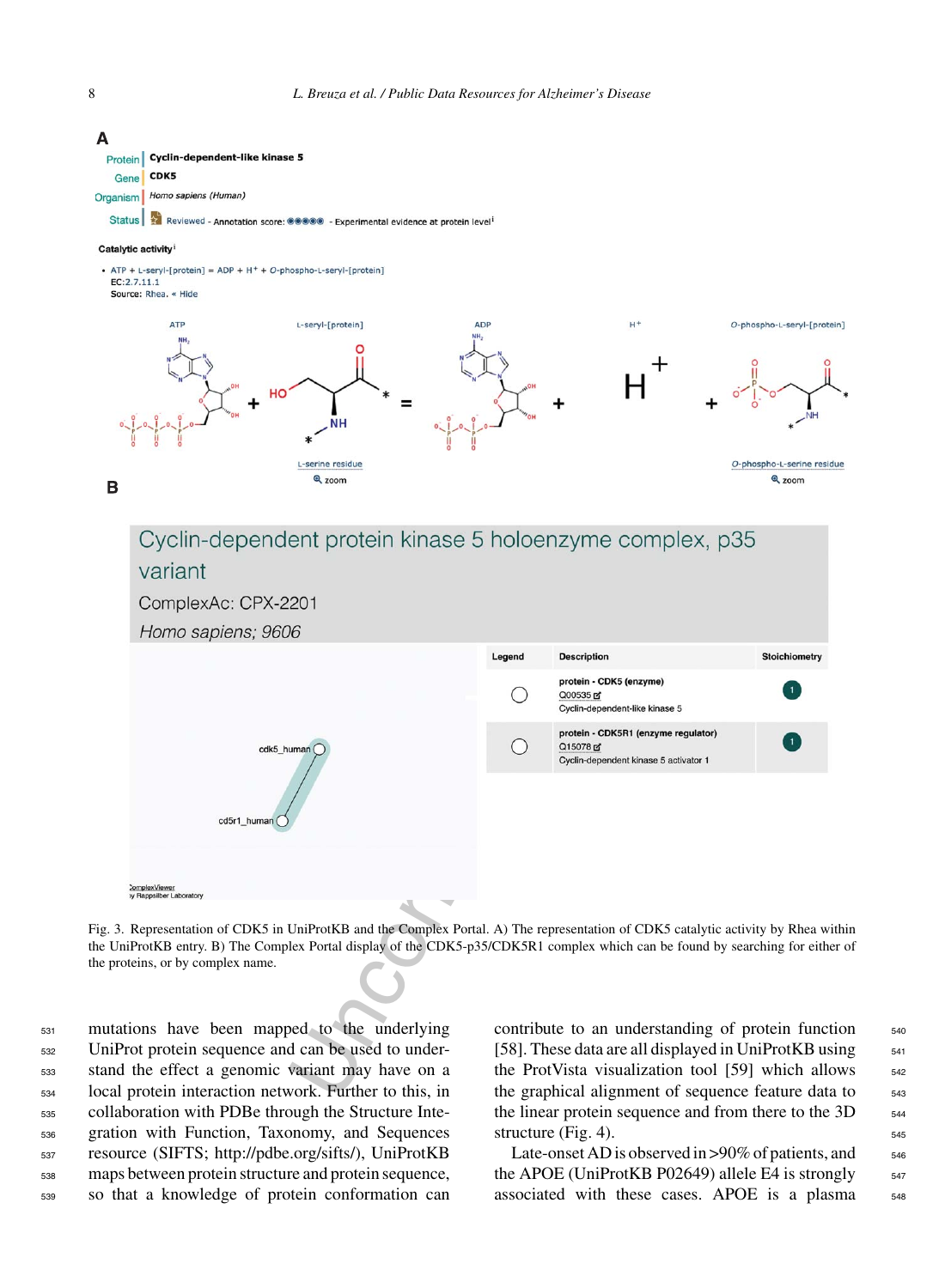

for cleavage of this protein. The position of this variant is also highlighted in the NMR structure of this protein.

Fig. 4. Simplified view of ProtVista for Human PSEN1 (UniProtKB P49768). To investigate the effect of a specific variant (p.Pro433Ser) of human PSEN1 protein, the user can look at its potential effect on active sites and d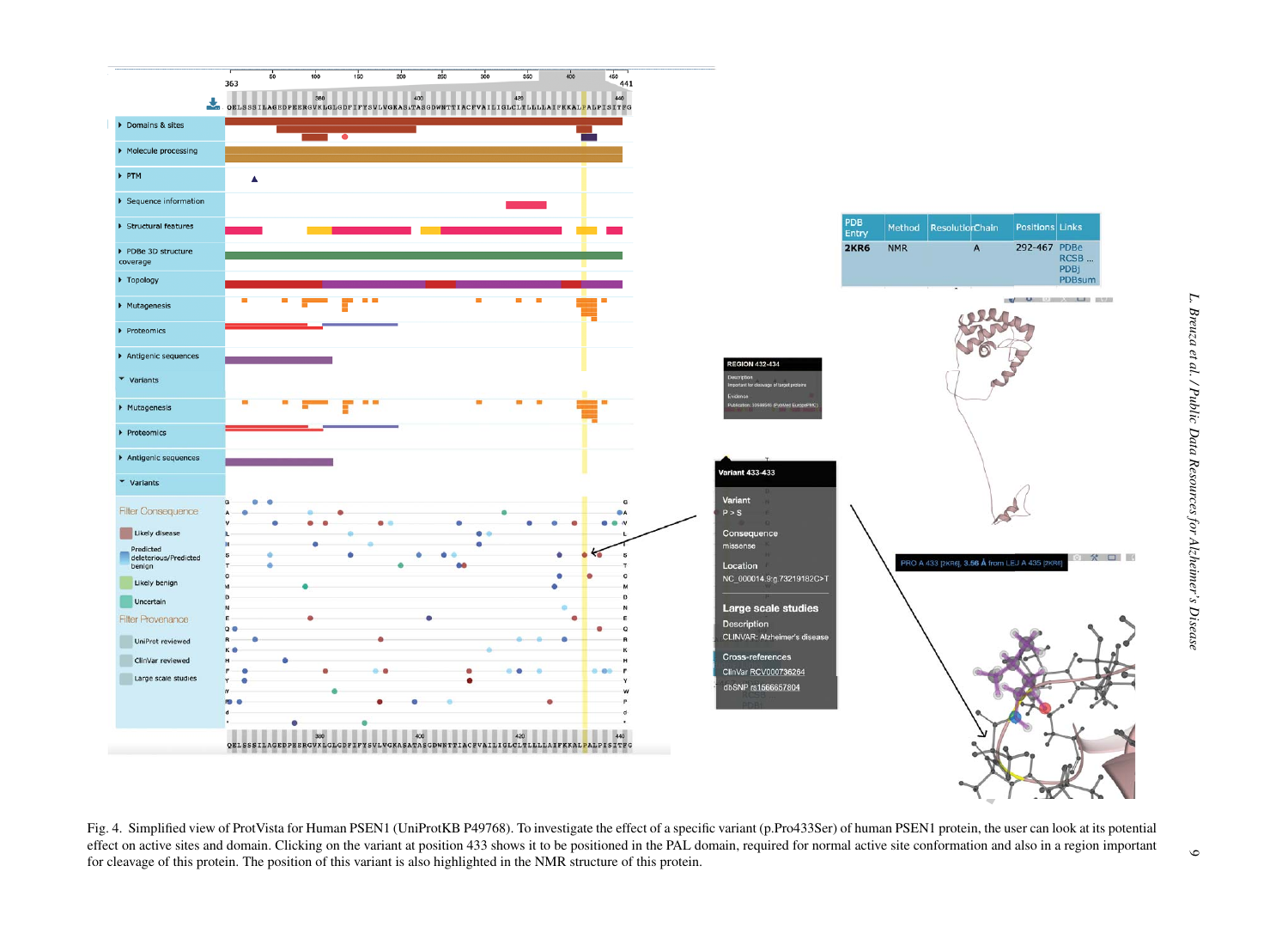lipoprotein which transports lipids between cells and tissues. Abnormal cholesterol metabolism associated with allele E4 is believed to mediate cell type- specific AD pathology, including A $\beta$  upregulation and impaired synaptic function in neurons, reduced synapse elimination activity in astrocytes, impaired remyelination in oligodendrocytes, and A $\beta$  accumu- lation and inflammatory response in microglia [60]. The most common allele in the human population, and that present on the reference genome GRCh38, APOE\*3 is the displayed sequence in the UniProtKB entry, with all three possible alleles fully described in the Polymorphism section of the entry. Sequence variants, single amino acid polymorphisms, and other sequence annotations, have then been described rel- ative to that allele with the alignment of the APOE sequence to the reference genome then allowing the integration of genomic and protein data. In the recent curation project, APOE had information from 40 new references added to the entry.

# <sup>569</sup> *Enabling functional Insights Into large-scale AD* <sup>570</sup> *datasets through network analysis*

 AD is not a single disease but a number of separately-triggered conditions [61] which share the same pathological phenotype, suggesting that these conditions may have many downstream processes in common. Understanding how proteins associated with AD are linked in the interacting network of molecules that drive cellular processes may help to identify proteins which are critical for initiating or driving the disease condition as potential therapeutic targets. Network-based analysis is a powerful tech- nique for extracting biological insights from large datasets, enabling researchers to identify clusters of interacting molecules which participate in the same biological process or are members of the same phys- ical complex. Protein interaction networks can help researchers understand the interconnectivity of both intra- and extracellular signaling, while studying network topology can give information about bio- logical function and properties of the component molecules. Merging external 'omics data, such as transcriptomics, proteomics, and genome-wide asso- ciation (GWA) studies, with the network can indicate tightly associated nodes of co-regulated proteins. An understanding of the processes associated with these networks can be further investigated by using GO annotations or Complex Portal data.

<sup>597</sup> The IMEx Consortium curates to a detailed <sup>598</sup> curation model, i.e., all aspects of an interaction

eyts, and Ali accurate us of the more than the more in microglia folicity and the burnon in the more in the Uni[Pro](http://www.rnacentral.org)OFSI-MI CV. Interactions are not the human population, to protein-protein but interactingly also provide met experiment, including host organism, interaction 599 detection, and participant identification methodolo- 600 gies and full details of the constructs, including  $\frac{601}{601}$ binding domains and the effects of site-directed 602 mutations, are captured  $[41, 57]$ . All this infor- 603 mation is accurately mapped to controlled vocab- 604 ulary terms, in particular those described by the 605 HUPO PSI-MI CV. Interactions are not limited 606 to protein: protein but increasingly also include  $607$ protein-small molecule, protein-protein complex, 608 protein-ncRNA, and protein-gene interactions using 609 identifiers from ChEBI, Complex Portal, RNA- 610 Central (http://www.rnacentral.org), and Ensembl, 611 respectively, to identify the respective entities. This 612 enables the IMEx databases to fully capture the differ-<br> $613$ ences in interacting molecules observed with differ-<br><sub>614</sub> ent APP isoforms (UniProtKB P05067-4/P05067-8 615 IntAct:EBI-21132406/EBI-21132308) [62] or by 616 monomeric (UniProtKB PRO 0000000092) ver- 617 sus oligomeric (Complex Portal CPX-1134)  $\mathsf{A}\beta_{42}$  618 (IntAct:EBI-20818781/EBI-20821761) [63]. The <sup>619</sup> effects of mutagens, site directed to mimic known  $\epsilon_{020}$ variants can also be described, for example the  $621$ interactome of MAPT/Tau (UniProtKB P10636) 622 p.Pro618Leu variant (dbSNP:rs63751273) with a  $623$ known link to frontotemporal dementia  $[64]$ , which  $624$ reduces the ability of MAPT/Tau to promote microtubule assembly and accelerates aggregation of tau 626 into filaments has been compared to that of the wild- 627 type protein (IntAct:EBI-20800792/EBI-20799058) 628 [65]. Data on the effect of site-directed mutations on  $629$ molecular interactions is available as a downloadable  $\qquad$  630 file from the IntAct website (ftp://ftp.ebi.ac.uk/pub/ 631 databases/intact/current/various/mutations.tsv) and 632 is also exported to the UniProtKB ProtVista viewer to 633 provide additional understanding of how a particular 634 amino acid variant may affect protein function. 635

Any protein interaction network built using current 636 data will at best be partial, as we are far from having achieved full coverage of the human interactome. 638 However, a more immediate concern is the quality of  $\qquad$  639 the networks being used for analysis, which are currently often created by combining data from many 641 resources with little attention to the source(s) of the  $\frac{642}{642}$ binary interactions and the methodology by which 643 they were generated. The detailed curation model 644 of the IMEx curation enables data filtering on many 645 levels and thus enables the building of high-quality 646 networks. The addition of AD-relevant protein interactions as a part of the curation marathon described 648 above has enriched the interactome of AD-related 649 proteins by several thousand binary interactions and 650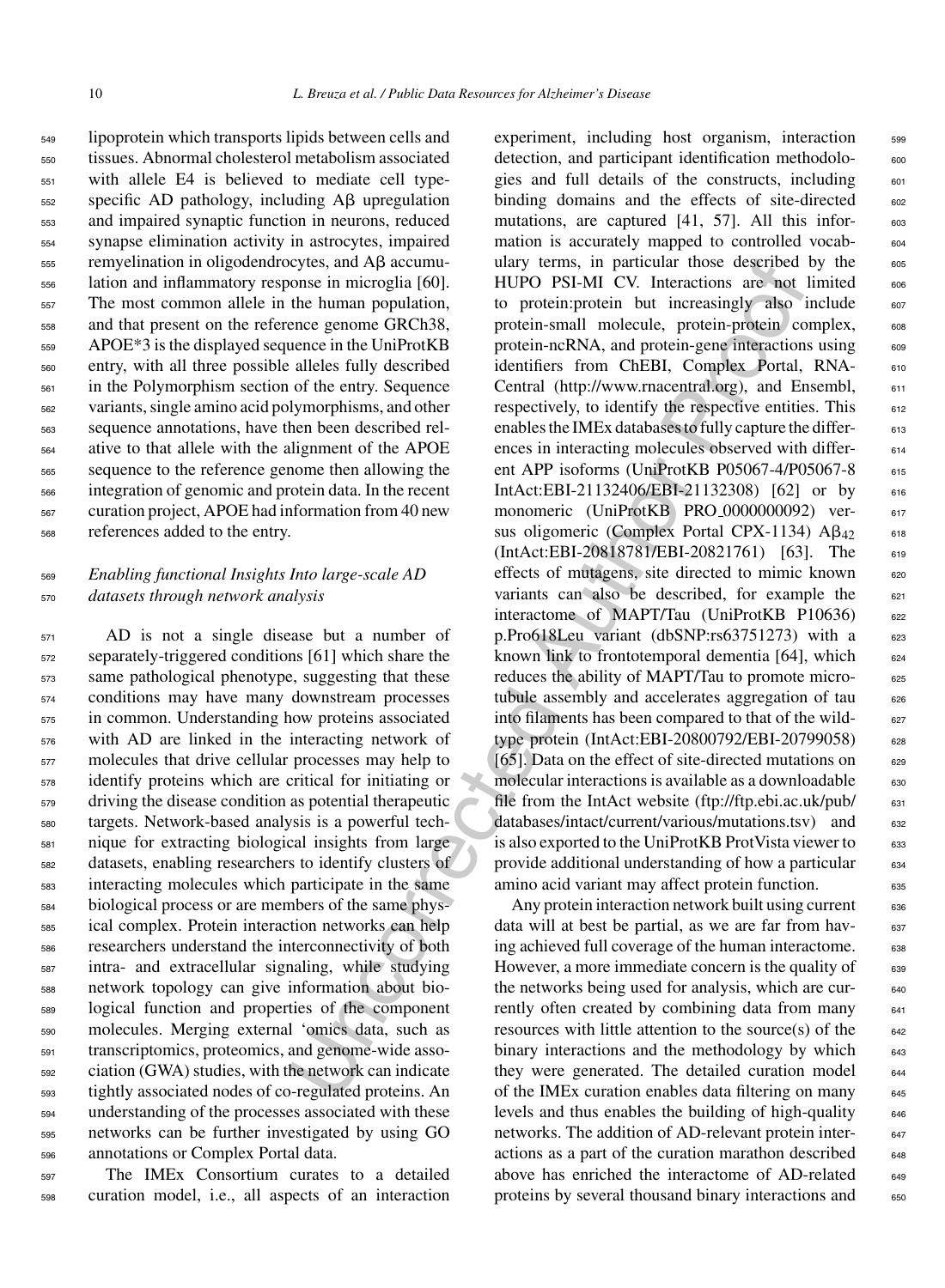

Fig. 5. Networks built from Alzheimer's disease relevant proteins. A) High-confidence network with isoforms and post-processed chains acting as distinct nodes. Seed proteins are those to which the Alzheimer Disease keyword has been added in UniProtKB. Blue squares represen<sup>t</sup> proteins, green ovals represen<sup>t</sup> protein complexes. Nodes have been collapsed to canonical sequence/gene level. B) ClueGO functional enrichment analysis of network shown in B.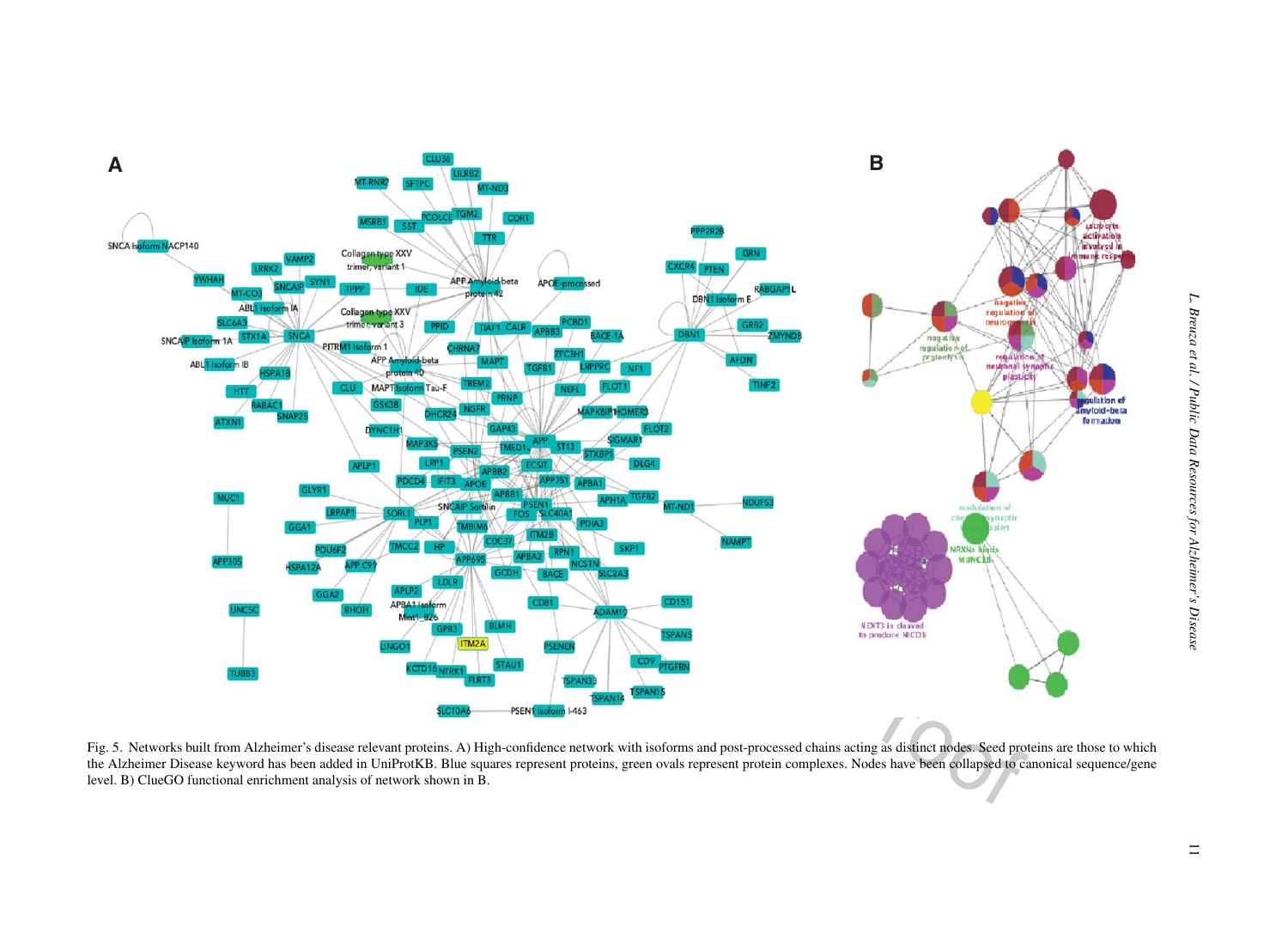is a significant addition to previous work by the 652 IMEx curators in building the APP interactome [66]. To demonstrate the utility of these data for AD researchers, high confidence interaction networks could be built using both protein interactors described at the isoform/post-processed chain level and also following the collapse of this level of detail to the consensus sequence selected (Fig. 5A). In both cases, the seed proteins were those to which the Alzheimer Disease keyword has been added in UniProtKB. The <sup>661</sup> raw network contained 1,461 nodes and 2,671 edges. This was then filtered by MI score > 0.45 [67] to produce a high-confidence sub-network, restricted to human-only interactions and redundant interac- tion evidences were merged, reducing this to 152 nodes and 277 edges. Remapping isoforms and post- processed chains to the canonical sequence level further reduced this to 136 nodes and 179 edges. This final network was analyzed using ClueGO, a Cytoscape App that visualizes non-redundant bio- logical GO terms for large clusters of genes in a functionally grouped network (Fig. 5B). In this case, the network was filtered for 'Biological Pro- cess' term enrichment. Terms such as 'regulation of amyloid-beta formation', 'regulation of synap- tic plasticity', 'astrocyte activation' (linked to AD 677 pathology [68]), and child terms of Notch1 signaling (known to be altered in AD [69]) were overexpressed in comparison to a full list of human brain proteins, suggesting that this is a biologically relevant network. This network, and subsequent ongoing expansions to the dataset, is now freely available to the research community to enable network analysis of generated data and can easily be extended to encompass, for example, all the proteins known to be expressed in the human brain by performing the relevant queries on the IntAct website. This resource will facilitate interrogation of large-scale GWAS, transcriptome and proteomics clinical datasets, and allow users to explore novel biology and enhance our understanding of the disease process [70].

 The Reactome database of curated biological path- ways provides a tool for visualizing user-supplied expression data as an overlay on manually curated pathway diagrams [71]. Pathways are authored by biologists who are recruited for their expertise in the area, in this case biocurators involved with the curation of AD-associated papers in UniProtKB. As a result of this curation marathon, a number of AD-related pathways are in the process of being cre- ated and will be available to researchers as another tool enabling large-scale 'omics analysis. Reactome pathways can be further extended by adding IMEx  $\frac{703}{703}$ quality filtered protein interactions to extend out  $704$ the networks and these additional molecules can  $\frac{705}{205}$ be included in subsequent representation analysis,  $\frac{706}{600}$ a statistical (hypergeometric distribution) test that  $707$ determines whether certain Reactome pathways are  $708$ over-represented (enriched) in any submitted dataset.  $\frac{708}{200}$ 

# *Further enhancing the Gene Ontology to improve*  $\frac{1}{710}$ *interpretation of AD data* 711

is level of detail to the<br>
with the Albertian of the method of the ingluential of the interpretation of AD data<br>
to which Albertian Charles and 2.671 edges.<br>
Helia DiPirotKB The *Eurlier enhancing the Gene Ontology to imp* UniProtKB biocurators are the single largest contributing group to  $GO$  manual annotations, both  $713$ as a whole but in particular for the annotation of  $\frac{714}{60}$ human proteins. The recent focus on AD proteins  $<sub>715</sub>$ </sub> has added to work by the UCL Functional Gene 716 Annotation group, funded by ARUK, to associate  $GO$   $717$ terms to proteins, protein complexes, and microR-<br>  $718$ NAs relevant to processes involving amyloid-beta  $_{719}$ and tau, concomitantly creating many new GO terms  $220$ in the process to further enrich those branches of  $\frac{721}{721}$ the ontology relevant to neuronal biology. As a  $722$ proof-of-concept of the benefit of a focused annotation effort, a functional analysis was performed by  $\frac{724}{724}$ Kramarz et al. in November 2018 [31] on a hippocampal proteomic dataset, identifying proteins that were  $\frac{726}{200}$ differentially expressed in AD versus age-matched  $\frac{727}{6}$ controls. Analyzing the data against the GO in 2018  $\frac{1}{288}$ versus an earlier version archived in 2016 showed  $\frac{728}{20}$ an almost doubling of enriched GO terms and high-<br>  $730$ lighted new processes with a potential role in AD, for  $\frac{731}{731}$ example 23% of dysregulated hippocampal proteins  $\frac{732}{100}$ now showed a contribution to a heightened immune  $\frac{733}{2}$ response. The work on curating proteins and protein  $\frac{734}{734}$ complexes to GO terms is being continued by the  $\frac{735}{60}$ UniProt, Complex Portal, and UCL annotation teams,  $\frac{736}{2}$ while the UCL team are additionally contributing  $GO$   $737$ annotation of microRNAs regulating the expression  $\frac{738}{2}$ of microglial AD relevant proteins [32].  $\frac{738}{2}$ 

One advantage of the improved GO representation of processes related to AD, is that it can be  $\frac{741}{741}$ used as a tool to search for lists of proteins rele-<br> $742$ vant to a particular aspect of the disease. It is now  $\frac{743}{2}$ widely acknowledged that neuroinflammation plays  $_{744}$ a key role in the pathogenesis of AD, for example  $\frac{745}{60}$ through the elevation of amyloidogenesis. The list  $_{746}$ of proteins involved in any inflammatory response 747 is long, but searching the UniProt or QuickGO 748 [\(http://www.ebi.ac.uk/QuickGO\)](http://www.ebi.ac.uk/QuickGO) websites for pro- <sup>749</sup> teins annotated to the GO term "neuroinflammatory  $\frac{750}{750}$ response" (GO:0150076) and limiting the search  $751$ to human proteins, retrieves a list of 42 reviewed  $752$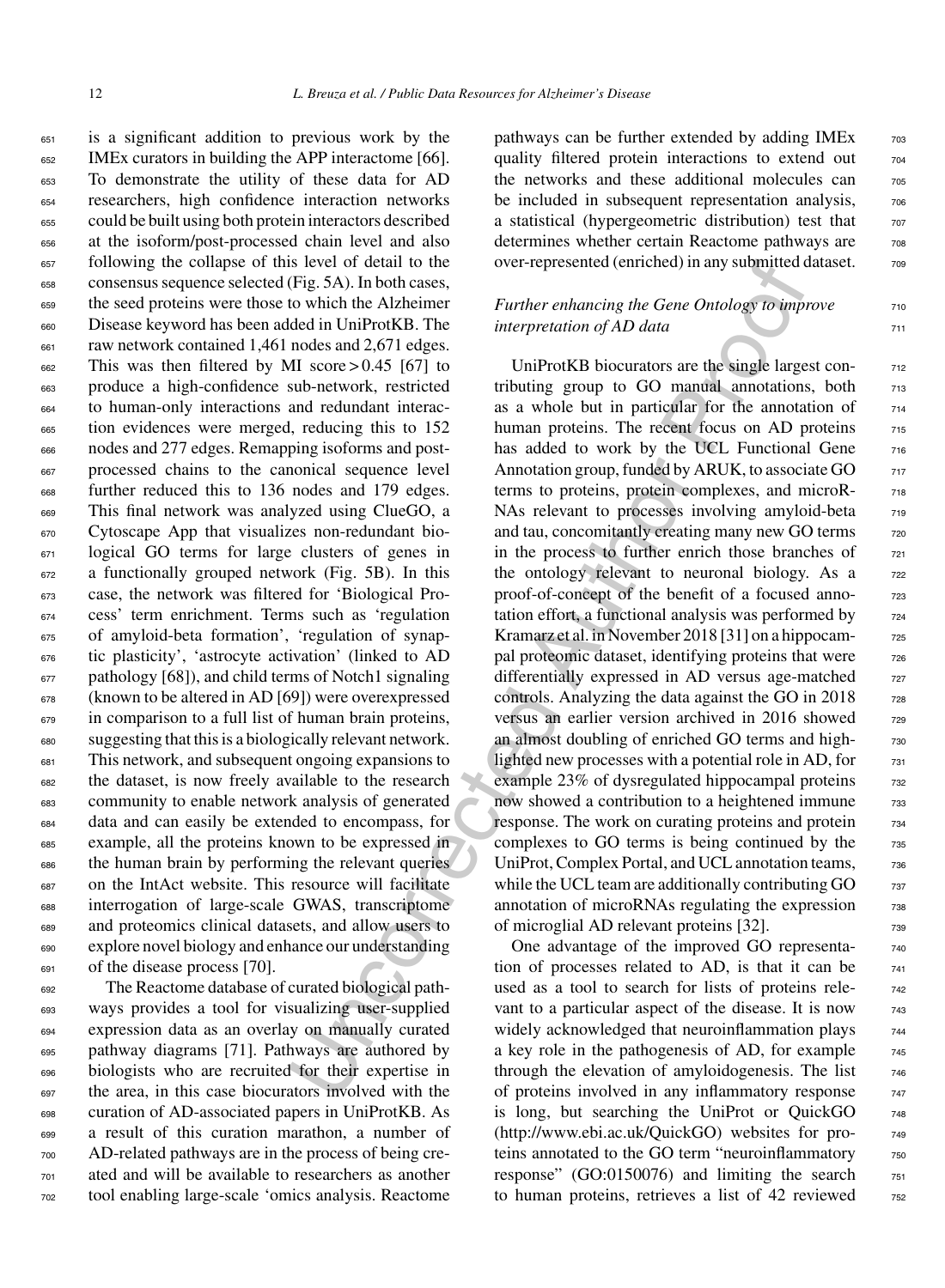protein entries (GOA release 2020-04-22), which may be connected to the disease process. The pro- tein list can be downloaded from the QuickGO website in CSV format, along with all the GO anno- tations and publications from which the evidence was extracted.

# <sup>759</sup> **DISCUSSION**

 AD is a progressive brain disorder that damages and destroys brain cells, leading to loss of mem- ory, disregulated brain function, and eventually death. In addition to the profound human suffering caused by the condition, AD and other dementias are cre- ating an enormous pressure on both health care systems and national budgets. To understand the molecular mechanisms both triggering and subse- quently driving the development of AD, researchers have designed numerous high-throughput transcrip- tomic, proteomic, metabolomic, and GWA studies generating vast amounts of data. The subsequent analyses and interpretation of the results from such experiments is completely dependent on functional annotation data provided by bioinformatic resources. Resources such as UniProt, the GO, and the IMEx molecular interaction networks enable researchers to take lists of genes/proteins identified in large-scale 'Omics experiments and, for example, find clusters of co-regulated genes which may represent processes or protein complex members involved in a particular process or pathway.

 The content of these core data resources is depen- dent on the work of skilled biocurators, reading and evaluating the scientific literature and transferring key facts to the appropriate entries. Expert manual curation is undeniably expensive, but is essential to make this information readily available to the researcher, the clinician, and to the computational biologist. By working collaboratively, contributing data to multiple specialist resources and working together to develop shared curation tools [72], the biocuration community is taking a lead in giving fun- ders the best possible return on their investment [28]. The AD focused biocuration project described here has benefitted from governmental funding, charita- ble funding, from pharmaceutical company funding through a public-private partnership [32, 34] and also from previously funded work into other neu- rological conditions [73, 74]. While in this case the shared funding pool was serendipitous, it sug-gests that actively managed collaborations between

funding bodies could be at least equally successful 802 in increasing both the quantity and quality of information freely available in biomedical databases. As 804 a result of these efforts, researchers can now access 805 299 disease-relevant human protein records updated some in UniProtKB (as of release  $2019-10$ ), with experimental GO annotation also added, where possible. An was additional 7045 binary molecular interactions have some been added to the IMEx dataset, significantly increas-<br>signals ing the abilities of researchers to perform network  $811$ analysis on large-scale datasets.

mental GO annotation also aded, where possible and the mental GO annotation also aded to the IMFx at<br>alasorder that damages and per denoting the abilities of researches tsignificantly ign to loss of mem. Once the data is i Once the data is in these resources, it is also the  $813$ responsibility of database managers to ensure that  $814$ users can find and access it as easily as possible. The  $815$ UniProt Consortium is already working to release 816 a disease-specific entry point to those proteins of 817 interest which will enable researchers to navigate the  $\qquad$ network of molecules that play a role in this condition  $\frac{818}{210}$ and easily find information on the function of each. 820 An AD portal will be the first of these released. The 821 data is also being made available through other pub-<br>822 lic domain biomedical resources such as the Open 823 Targets platform [\(http://www.opentargets.org\)](http://www.opentargets.org) [34] 824 which integrates evidence from genetics, genomics, 825 transcriptomics, drugs, animal models, and scientific 826 literature to score and rank target-disease associations 827 for drug target identification. The UniProt Consortium is also looking to improve the ability of both  $829$ scientists and clinicians to navigate from genomic 830 disease variant to amino acid polymorphism to effect 831 of protein structure and/or function with both graph-<br>832 ical visualization and computational access readily s33 available. Variant data will become more structured, 834 thus making it more computationally accessible [55]. 835 The value of metabolomics data derived from AD- 836 patients will be significantly enhanced by the work 837 on enhancing the content of Rhea and ChEBI, and 838 ensuring that appropriate data are incorporated into  $\qquad$  839 UniProt and improved and updated protein sequences 840 will increase the number of identifications made by 841 mass spectrometry-based proteomics groups. 842

In conclusion, the work described above represents  $\frac{843}{843}$ a significant increase in the content of a number of 844 public domain resources specifically focused on the 845 molecules which play a key role in AD. Many of these 846 proteins also play a role in other neurological disorders and are, of course, of fundamental importance 848 to the normal physiology of the brain. These ongoing 849 and future data updates will help clinical researchers  $850$ to provide insights into the molecular mechanisms  $851$ underlying the development of dementia and enable 852 more in-depth analysis of 'Omics'-level datasets, thus 853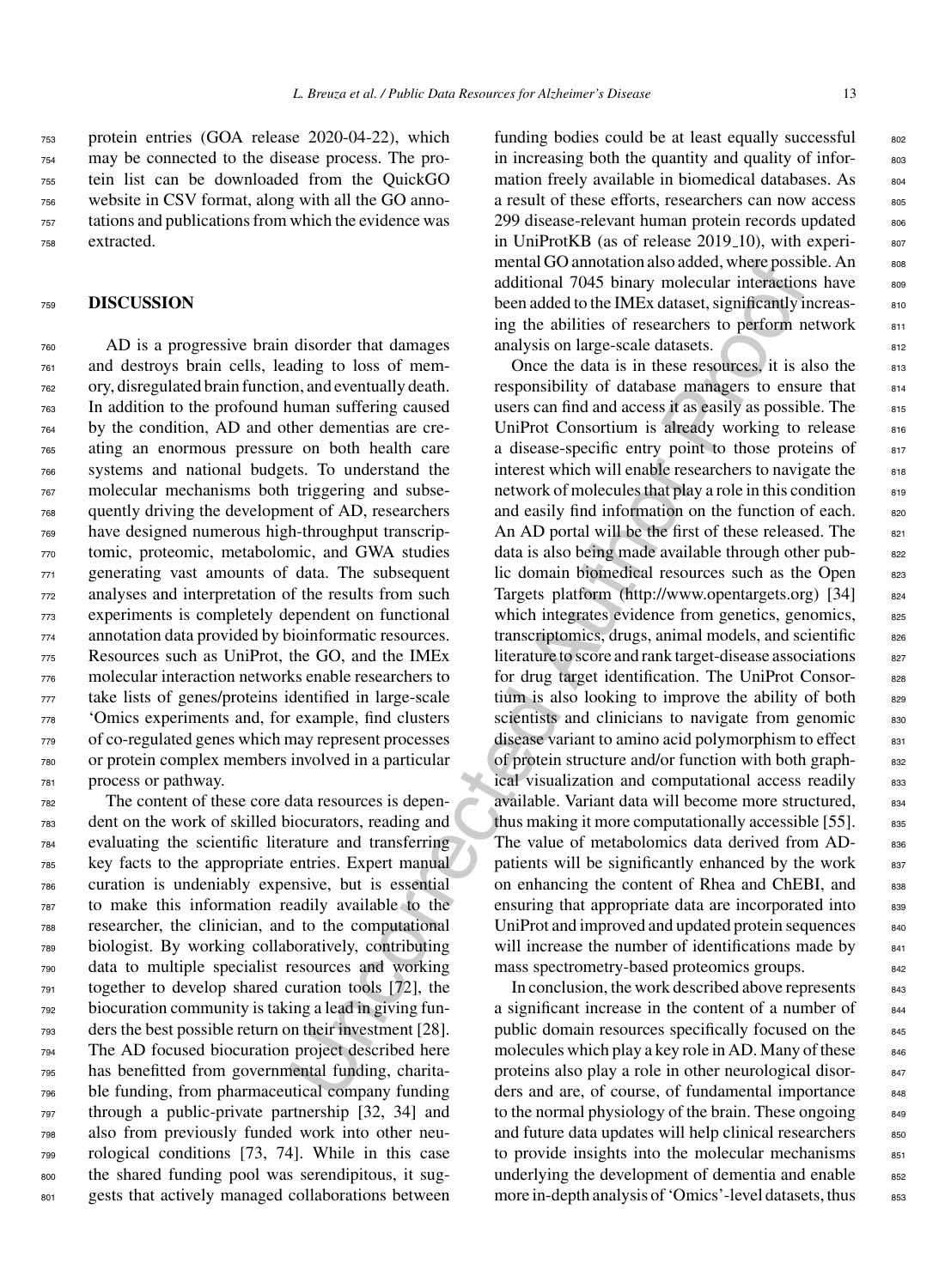<sup>854</sup> supporting the development of novel treatments and <sup>855</sup> tools for early diagnosis.

## <sup>856</sup> **DATA AVAILABILITY**

neare is [c](https://dx.doi.org/10.3233/JAD-200206)aused title of Biomformatics also receive funding<br>[th](www.ebi.ac.uk/training/online/course/intact-molecular-interactions-ebi)e Mathematics and the of the members of the Mathematics and the State<br>ching www.mip[ro](www.ebi.ac.uk/training/online/course/goa-and-quickgo-quick-tour)t.org tariat for Education, Research and Innovation the QuickGO Gene<br>tatio UniProtKB records in which disease is caused by mutations affecting the gene represented in that entry can be found by searching www.uniprot.org with the term "keyword:"Alzheimer disease [KW- 0026]". An introduction to the QuickGO Gene Ontology browser can be found at www.ebi.ac.uk/ 863 training/online/course/goa-and-quickgo-quick-tour. Tutorials on how to search UniProt and use the tools made available by this resource and how to access data pertaining to AD in the GO are available [75, 867 76]. Data required to create AD-focused molecular interaction network can be obtained by pasting the query annot: "dataset:Alzheimers" into the IntAct website (<www.ebi.ac.uk/intact>) with further details 871 on how to use this resource available at www.ebi.ac. uk/training/online/course/intact-molecular-interactio ns-ebi. Extensive tutorial materials on Cytoscape network building and analysis are available at https:// 875 github.com/cytoscape/cytoscape-tutorials/wiki, the 876 use of ClueGO is specifically described by Bindea <sup>877</sup> et al. [40, 77]. How to use the Complex Portal is 878 described by Meldal et al. [78].

## 879 **ACKNOWLEDGMENTS**

 This work was supported by the National Eye Institute (NEI), National Human Genome Research Institute (NHGRI), National Heart, Lung, and Blood Institute (NHLBI), National Institute on Aging (NIA), National Institute of Allergy and Infectious Diseases (NIAID), National Institute of Diabetes and Digestive and Kidney Diseases (NIDDK), National Institute of General Medical Sciences (NIGMS), National Cancer Institute (NCI) and National Institute of Mental Health (NIMH) of the National Institutes of Health under Award Number [U24HG007822]. Research reported in this publi- cation was additionally supported by the National Human Genome Research Institute (NHGRI) and 894 the National Institute on Aging (NIA) of the 895 National Institutes of Health under Award Number [3U24HG007822-05S1] (the content is solely the responsibility of the authors and does not necessarily represent the official views of the National Institutes 899 of Health).

IntAct, the Complex Portal and other EMBL-EBI- 900 based authors also received funding from EMBL 901 core funding, Open Targets (grant agreements OTAR- <sup>902</sup> 044 and OTAR02-048) and the Wellcome Trust 903 grant INVAR (grant ref:  $212925/Z/18/Z$ ). Authors 904 based in the Swiss-Prot Group, SIB Swiss Insti- <sup>905</sup> tute of Bioinformatics also receive funding from the 906 Swiss Federal Government through the State Secre- 907 tariat for Education, Research and Innovation (SERI). 908 The University College London functional anno-<br>909 tation team is supported by  $ARUK-NSG2016-13$ , 910 ARUK-NAS2017A-1 and the National Institute for 911 Health Research University College London Hospi- <sup>912</sup> tals Biomedical Research Centre 913

The authors would like to thank Dr Rina Ban-<br>914 dopadhyay and Profs John Hardy and (UCL, <sup>915</sup> UK), Profs Nigel Hooper and David Brough 916 (U.Manchester, UK), Profs Casey Brown, Li-San <sup>917</sup> Wang, Christian Stoeckert (U. Penn, US), Prof. 918 Michael MacCoss (U. Washington, US), Prof. Hans-<br>919 Ulrich Klein (Columbia U., US), Prof. Christopher 920 Martens (U. Delaware, US), Prof. Thomas Wingo 921 (Emory U. US), Dr. Christopher Khalid-Janney 922 (Delaware State  $\overline{U}$ . US) amongst others for their help  $\qquad$  923 in identifying gene candidates for annotation.

Authors' disclosures available online [\(https://](https://www.j-alz.com/manuscript-disclosures/20-0206r1) 925 [www.j-alz.com/manuscript-disclosures/20-0206r1\)](https://www.j-alz.com/manuscript-disclosures/20-0206r1). 926

# **SUPPLEMENTARY MATERIAL** 927

The supplementary material is available in the 928 electronic version of this article: [https://dx.doi.org/](https://dx.doi.org/10.3233/JAD-200206) 929 10.3233/JAD-200206. 930

# **REFERENCES** 931

- [1] Armstrong RA (2013) What causes Alzheimer's disease? 932 *Folia Neuropathol* **51**, 169-188. <sup>933</sup>
- [2] De Strooper B, Karran E (2016) The cellular phase of 934 Alzheimer's disease. *Cell* **164**, 603-615. <sup>935</sup>
- [3] Chávez-Gutiérrez L, Szaruga M (2020) Mechanisms of neu- 936 rodegeneration - insights from familial Alzheimer's disease. <sup>937</sup> *Semin Cell Dev Biol*, doi: 10.1016/j.semcdb.2020.03.005 <sup>938</sup>
- [4] Sengoku R (2020) Aging and Alzheimer's disease pathol- 939 ogy. *Neuropathology* **40**, 22-29. <sup>940</sup>
- [5] Hardy JA, Higgins GA (1992) Alzheimer's disease: The 941 amyloid cascade hypothesis. *Science* **256**, 184-5. <sup>942</sup>
- [6] Selkoe DJ, Hardy J (2016) The amyloid hypothesis of 943 Alzheimer's disease at 25 years. *EMBO Mol Med* **8**, 595- <sup>944</sup> 608. 945
- [7] Delacourte A, Defossez A (1986) Alzheimer's disease: Tau <sup>946</sup> proteins, the promoting factors of microtubule assembly, are 947 major components of paired helical filaments. *J Neurol Sci* <sup>948</sup> **176**, 173-186. <sup>949</sup>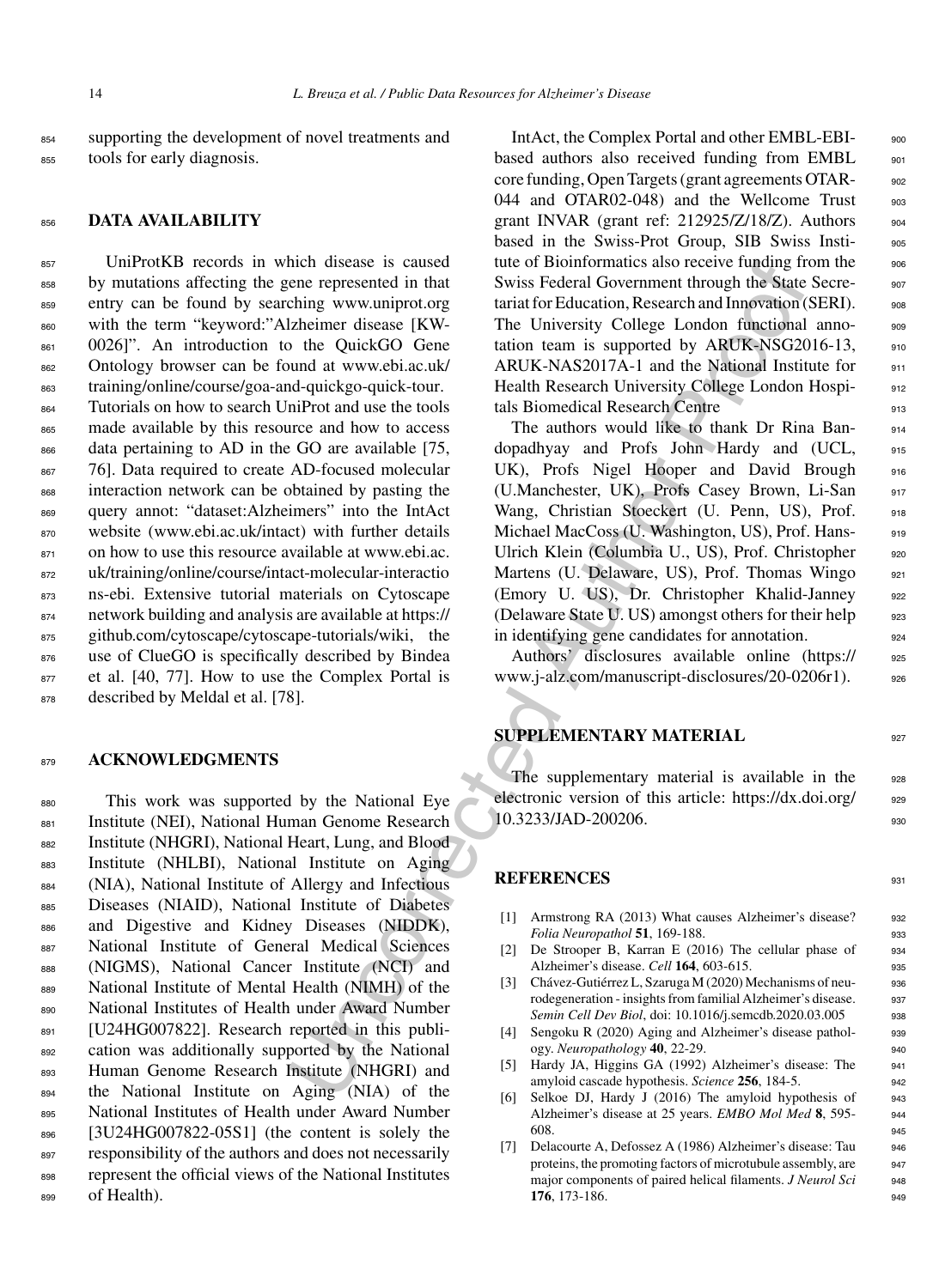- <sup>950</sup> [8] Nolan A, De Paula Franca Resende E, Petersen C, Neylan K, <sup>951</sup> Spina S, Huang E, Seeley W, Miller Z, Grinberg LT (2019) <sup>952</sup> Astrocytic tau deposition is frequent in typical and atypical <sup>953</sup> Alzheimer disease presentations. *J Neuropathol Exp Neurol* <sup>954</sup> **78**, 1112-1123.
- <sup>955</sup> [9] Jarosz-Griffiths HH, Noble E, Rushworth JV, Hooper NM 956 (2016) Amyloid-β receptors: The good, the bad, and the <sup>957</sup> prion protein. *J Biol Chem* **291**, 3174-3183.
- <sup>958</sup> [10] Nortley R, Korte N, Izquierdo P, Hirunpattarasilp C, <sup>959</sup> Mishra A, Jaunmuktane Z, Kyrargyri V, Pfeiffer T, Khen-<sup>960</sup> nouf L, Madry C, Gong H, Richard-Loendt A, Huang <sup>961</sup> W, Saito T, Saido TC, Brandner S, Sethi H, Attwell D 962 (2019) Amyloid β oligomers constrict human capillaries <sup>963</sup> in Alzheimer's disease via signaling to pericytes. *Science* <sup>964</sup> **365**, eaav9518.
- <sup>965</sup> [11] Brion JP (1998) Neurofibrillary tangles and Alzheimer's <sup>966</sup> disease. *Eur Neurol* **40**, 130-140.
- <sup>967</sup> [12] Hasegawa M (2016) Molecular mechanisms in the patho-<sup>968</sup> genesis of Alzheimer's disease and tauopathies-prion-like <sup>969</sup> seeded aggregation and phosphorylation. *Biomolecules* **6**, <sup>970</sup> 24.
- <sup>971</sup> [13] Shin WS, Di J, Cao Q, Li B, Seidler PM, Murray KA, Bitan <sup>972</sup> G, Jiang L (2019). Amyloid --protein oligomers promote <sup>973</sup> the uptake of tau fibril seeds potentiating intracellular tau <sup>974</sup> aggregation. *Alzheimers Res Ther* **11**, 86.
- <sup>975</sup> [14] Wyss-Coray T, Lin C, Yan F, Yu GQ, Rohde M, McConlogue <sup>976</sup> L, Masliah E, Mucke L (2001) TGF-beta1 promotes <sup>977</sup> microglial amyloid-beta clearance and reduces plaque bur-<sup>978</sup> den in transgenic mice. *Nat Med* **7**, 612-618.
- <sup>979</sup> [15] Kanekiyo T, Liu CC, Shinohara M, Li J, Bu G (2012) <sup>980</sup> LRP1 in brain vascular smooth muscle cells mediates local 981 clearance of Alzheimer's amyloid-β. *J Neurosci* 32, 16458-982 16465.
- <sup>983</sup> [16] Kanekiyo T, Cirrito JR, Liu CC, Shinohara M, Li J, Schuler <sup>984</sup> DR, Shinohara M, Holtzman DM, Bu G (2013) Neuronal 985 clearance of amyloid-β by endocytic receptor LRP1. *J Neu-*<sup>986</sup> *rosci* **33**, 19276-19283.
- <sup>987</sup> [17] Zhao Z, Sagare AP, Ma Q, Halliday MR, Kong P, Kisler <sup>988</sup> K, Winkler EA, Ramanathan A, Kanekiyo T, Bu G, Owens <sup>989</sup> NC, Rege SV, Si G, Ahuja A, Zhu D, Miller CA, Schneider <sup>990</sup> JA, Maeda M, Maeda T, Sugawara T, Ichida JK, Zlokovic 991 BV (2015) Central role for PICALM in amyloid- $\beta$  blood-<sup>992</sup> brain barrier transcytosis and clearance. *Nat Neurosci* **18**, <sup>993</sup> 978-987.
- <sup>994</sup> [18] Bell RD, Sagare AP, Friedman AE, Bedi GS, Holtzman <sup>995</sup> DM, Deane R, Zlokovic BV (2007) Transport pathways for <sup>996</sup> clearance of human Alzheimer's amyloid beta-peptide and <sup>997</sup> apolipoproteins E and J in the mouse central nervous system. <sup>998</sup> *J Cereb Blood Flow Metab* **27**, 909-918.
- <sup>999</sup> [19] Leal MC, Magnani N, Villordo S, Buslje CM, Evelson P, 1000 Castaño EM, Morelli L (2013) Transcriptional regulation of <sup>1001</sup> insulin-degrading enzyme modulates mitochondrial amy-1002 loid β (Aβ) peptide catabolism and functionality. *J Biol* <sup>1003</sup> *Chem* **288**, 12920-12931.
- <sup>1004</sup> [20] Hama E, Shirotani K, Iwata N, Saido TC (2004) Effects of <sup>1005</sup> neprilysin chimeric proteins targeted to subcellular com-<sup>1006</sup> partments on amyloid beta peptide clearance in primary <sup>1007</sup> neurons. *J Biol Chem* **279**, 30259-30264.
- <sup>1008</sup> [21] Lee MJ, Lee JH, Rubinsztein DC (2013) Tau degradation: <sup>1009</sup> The ubiquitin-proteasome system versus the autophagy-<sup>1010</sup> lysosome system. *Prog Neurobiol* **105**, 49-59.
- <sup>1011</sup> [22] Subhramanyam CS, Wang C, Hu Q, Dheen ST (2019) <sup>1012</sup> Microglia-mediated neuroinflammation in neurodegenera-<sup>1013</sup> tive diseases. *Semin Cell Dev Biol* **94**, 112-120.
- [23] Pereira CF, Santos AE, Moreira PI, Pereira AC, Sousa FJ, 1014 Cardoso SM, Cruz MT (2019) Is Alzheimer's disease an 1015 inflammasomopathy? *Ageing Res Rev* 56, 100966. 1016
- [24] Makin S (2018) The amyloid hypothesis on trial. *Nature* 1017 **559**, S4-S7. 1018
- [25] Di Paolo G, Kim TW (2011) Linking lipids to Alzheimer's 1019 disease: Cholesterol and beyond. *Nat Rev Neurosci* **12**, 284- <sup>1020</sup> 296. 1021
- [26] The Gene Ontology Consortium (2019) The Gene Ontology 1022 Resource: 20 years and still GOing strong. *Nucleic Acids* 1023 *Res* **47, D330-D338.** 1024
- [27] Ashburner M, Ball CA, Blake JA, Botstein D, Butler H, 1025 Cherry JM, Davis AP, Dolinski K, Dwight SS, Eppig JT, <sup>1026</sup> Harris MA, Hill DP, Issel-Tarver L, Kasarskis A, Lewis S, 1027 Matese JC, Richardson JE, Ringwald M, Rubin GM, Sher- 1028 lock G (2000) Gene ontology: Tool for the unification of 1029 biology. The Gene Ontology Consortium. *Nat Genet* **25**, <sup>1030</sup> 25-29. <sup>1031</sup>
- [28] International Society for Biocuration (2018) Biocuration: 1032 Distilling data into knowledge. *PLoS Biol* **16**, e2002846. 1033
- [29] UniProt Consortium (2019) UniProt: A worldwide hub of 1034 protein knowledge. *Nucleic Acids Res* 47, D506-D515. 1035
- [30] Van Cauwenberghe C, Van Broeckhoven C, Sleegers K 1036 (2016) The genetic landscape of Alzheimer disease: Clinical <sup>1037</sup> implications and perspectives. *Genet Med* 18, 421-430. 1038
- [31] Kramarz B, Roncaglia P, Meldal BHM, Huntley RP, Martin 1039 MJ, Orchard S, Parkinson H, Brough D, Bandopadhyay R, 1040 Hooper NM, Lovering RC (2018) Improving the gene ontol- 1041 ogy resource to facilitate more informative analysis and <sup>1042</sup> interpretation of Alzheimer's disease data. *Genes (Basel)* <sup>1043</sup> **9**, 593. 1044
- [32] Kramarz B, Huntley RP, Rodríguez-López M, Roncaglia 1045 P, Saverimuttu SCC, Parkinson H, Bandopadhyay R, Mar- <sup>1046</sup> tin MJ, Orchard S, Hooper NM, Brough D, Lovering RC 1047 (2020) Gene ontology curation of neuroinflammation biol- <sup>1048</sup> ogy improves the interpretation of Alzheimer's disease gene <sup>1049</sup> expression data. *J Alzheimers Dis*, doi:10.3233/jad-20020 1050
- [33] Mendez D, Gaulton A, Bento AP, Chambers J, De Veij M, 1051 Félix E, Magariños MP, Mosquera JF, Mutowo P, Nowotka 1052 M, Gordillo-Marañón M, Hunter F, Junco L, Mugumbate 1053 G, Rodriguez-Lopez M, Atkinson F, Bosc N, Radoux CJ, 1054 Segura-Cabrera A, Hersey A, Leach AR (2019) ChEMBL: 1055 Towards direct deposition of bioassay data. *Nucleic Acids* 1056 *Res* **47, D930-D940.** 1057
- [34] Carvalho-Silva D, Pierleoni A, Pignatelli M, Ong C, Fumis 1058 L, Karamanis N, Carmona M, Faulconbridge A, Hercules 1059 A, McAuley E, Miranda A, Peat G, Spitzer M, Barrett J, 1060 Hulcoop DG, Papa E, Koscielny G, Dunham I (2019) Open 1061 targets platform: New developments and updates two years 1062 on. *Nucleic Acids Res* **47**, D1056-D1065. <sup>1063</sup>
- ered P. Internationals C. (26) The Gene Ontology Consortium (2019) The Gene Onto Be a Resource: 20 years and still GOing strong, Nicolay Nancy Nancy Nancy Nancy Nancy Nancy Nancy Nancy Nancy Nancy Nancy Nancy Nancy Nancy [35] Orchard S, Ammari M, Aranda B, Breuza L, Briganti L, 1064 Broackes-Carter F, Campbell NH, Chavali G, Chen C, del- <sup>1065</sup> Toro N, Duesbury M, Dumousseau M, Galeota E, Hinz <sup>1066</sup> U, Iannuccelli M, Jagannathan S, Jimenez R, Khadake J, 1067 Lagreid A, Licata L, Lovering RC, Meldal B, Melidoni AN, 1068 Milagros M, Peluso D, Perfetto L, Porras P, Raghunath A, 1069 Ricard-Blum S, Roechert B, Stutz A, Tognolli M, van Roey 1070 K, Cesareni G, Hermjakob H (2014) The MIntAct project-<br>1071 IntAct as a common curation platform for 11 molecular 1072 interaction databases. *Nucleic Acids Res* **42**, D358-D363. <sup>1073</sup>
	- [36] Breuza L, Poux S, Estreicher A, Famiglietti ML, Magrane 1074 M, Tognolli M, Bridge A, Baratin D, Redaschi N; UniProt 1075 consortium (2016) The UniProtKB guide to the human pro- <sup>1076</sup> teome. *Database (Oxford)* **2016**, bav120. <sup>1077</sup>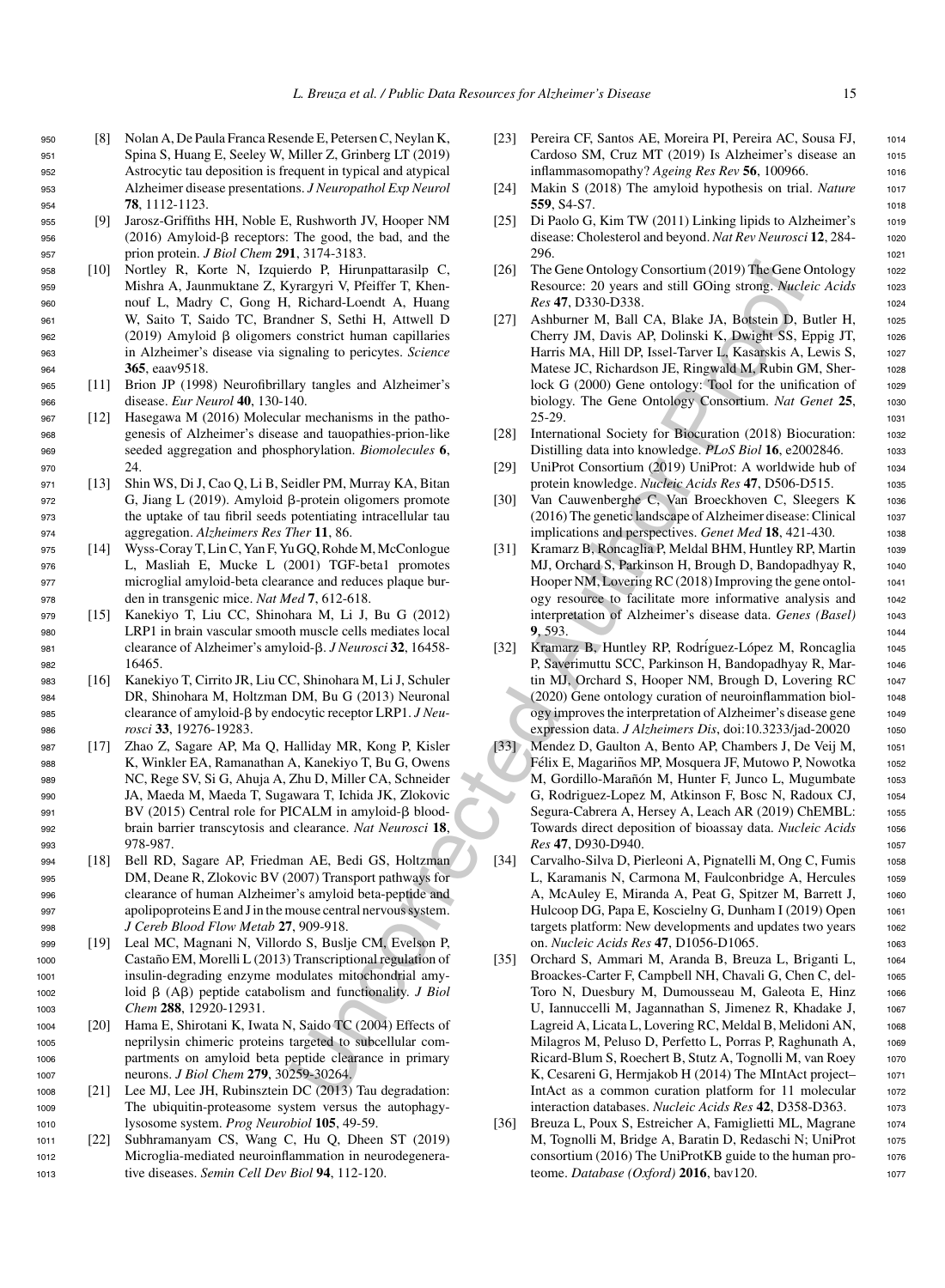- 1078 [37] Meldal BHM, Bye-A-Jee H, Gajdoš L, Hammerová Z, 1079 **Horácková A, Melicher F, Perfetto L, Pokorný D, Lopez** 1080 MR, Türková A, Wong ED, Xie Z, Casanova EB, Del-Toro <sup>1081</sup> N, Koch M, Porras P, Hermjakob H, Orchard S (2019) <sup>1082</sup> Complex Portal 2018: Extended content and enhanced <sup>1083</sup> visualization tools for macromolecular complexes. *Nucleic* <sup>1084</sup> *Acids Res* **47**, D550-D558.
- <sup>1085</sup> [38] Shannon P, Markiel A, Ozier O, Baliga NS, Wang JT, Ram-<sup>1086</sup> age D, Amin N, Schwikowski B, Ideker T (2003) Cytoscape: <sup>1087</sup> A software environment for integrated models of biomolec-<sup>1088</sup> ular interaction networks. *Genome Res* **13**, 2498-2504.
- <sup>1089</sup> [39] Pillich RT, Chen J, Rynkov V, Welker D, Pratt D (2017) <sup>1090</sup> NDEx: A community resource for sharing and publishing <sup>1091</sup> of biological networks. *Methods Mol Biol* **1558**, 271-301.
- <sup>1092</sup> [40] Bindea G, Mlecnik B, Hackl H, Charoentong P, Tosolini M, <sup>1093</sup> Kirilovsky A, Fridman WH, Pages F, Trajanoski Z, Galon ` <sup>1094</sup> J (2009) ClueGO: A Cytoscape plug-in to decipher func-<sup>1095</sup> tionally grouped gene ontology and pathway annotation <sup>1096</sup> networks. *Bioinformatics* **25**, 1091-1093.
- <sup>1097</sup> [41] Orchard S, Kerrien S, Abbani S, Aranda B, Bhate J, Bid-<sup>1098</sup> well S, Bridge A, Briganti L, Brinkman FS, Cesareni G, <sup>1099</sup> Chatr-aryamontri A, Chautard E, Chen C, Dumousseau M, <sup>1100</sup> Goll J, Hancock RE, Hannick LI, Jurisica I, Khadake J, <sup>1101</sup> Lynn DJ, Mahadevan U, Perfetto L, Raghunath A, Ricard-1102 Blum S, Roechert B, Salwinski L, Stümpflen V, Tyers M, <sup>1103</sup> Uetz P, Xenarios I, Hermjakob H (2012) Protein interac-<sup>1104</sup> tion data curation: The International Molecular Exchange <sup>1105</sup> (IMEx) consortium. *Nat Methods* **9**, 345-350.
- <sup>1106</sup> [42] Murphy MP, LeVine H 3rd (2010) Alzheimer's disease and <sup>1107</sup> the amyloid-beta peptide. *J Alzheimers Dis* **19**, 311-323.
- <sup>1108</sup> [43] Morgat A, Lombardot T, Axelsen KB, Aimo L, Niknejad <sup>1109</sup> A, Hyka-Nouspikel N, Coudert E, Pozzato M, Pagni M, <sup>1110</sup> Moretti S, Rosanoff S, Onwubiko J, Bougueleret L, Xenar-<sup>1111</sup> ios I, Redaschi N, Bridge A (2017) Updates in Rhea - an <sup>1112</sup> expert curated resource of biochemical reactions. *Nucleic* <sup>1113</sup> *Acids Res* **45**, D415-D418.
- <sup>1114</sup> [44] Hastings J, Owen G, Dekker A, Ennis M, Kale N, Muthukr-<sup>1115</sup> ishnan V, Turner S, Swainston N, Mendes P, Steinbeck C <sup>1116</sup> (2016) ChEBI in 2016: Improved services and an expanding <sup>1117</sup> collection of metabolites. *Nucleic Acids Res* **44**, D1214- <sup>1118</sup> 1219.
- <sup>1119</sup> [45] Mielke MM, Lyketsos CG (2010) Alterations of the sphin-<sup>1120</sup> golipid pathway in Alzheimer's disease: New biomarkers <sup>1121</sup> and treatment targets? *Neuromolecular Med* **12**, 331-340.
- <sup>1122</sup> [46] Iwata M, Watanabe S, Yamane A, Miyasaka T, Misonou H <sup>1123</sup> (2019) Regulatory mechanisms for the axonal localization <sup>1124</sup> of tau protein in neurons. *Mol Biol Cell* **30**, 2441-2457.
- <sup>1125</sup> [47] Arima K (2006) Ultrastructural characteristics of tau <sup>1126</sup> filaments in tauopathies: Immuno-electron microscopic <sup>1127</sup> demonstration of tau filaments in tauopathies. *Neuropathol-*<sup>1128</sup> *ogy* **26**, 475-483.
- <sup>1129</sup> [48] Barbier P, Zejneli O, Martinho M, Lasorsa A, Belle V, Smet-<sup>1130</sup> Nocca C, Tsvetkov PO, Devred F, Landrieu I (2019) Role <sup>1131</sup> of tau as a microtubule-associated protein: Structural and <sup>1132</sup> functional aspects. *Front Aging Neurosci* **11**, 204.
- <sup>1133</sup> [49] Kimura T, Sharma G, Ishiguro K, Hisanaga SI (2018) <sup>1134</sup> Phospho-tau bar code: Analysis of phosphoisotypes of tau <sup>1135</sup> and its application to tauopathy. *Front Neurosci* **12**, 44.
- <sup>1136</sup> [50] Kimura T, Ishiguro K, Hisanaga SI (2014) Physiological <sup>1137</sup> and pathological phosphorylation of tau by Cdk5. *Front Mol* <sup>1138</sup> *Neurosci* **7**, 65.
- <sup>1139</sup> [51] Lee MS, Kwon YT, Li M, Peng J, Friedlander RM, Tsai <sup>1140</sup> LH (2000) Neurotoxicity induces cleavage of p35 to p25 by <sup>1141</sup> calpain. *Nature* **405**, 360-364.
- [52] Patrick GN, Zukerberg L, Nikolic M, de la Monte S, Dikkes 1142 P. Tsai LH (1999) Conversion of p35 to p25 deregulates 1143 Cdk5 activity and promotes neurodegeneration. *Nature* **40**, <sup>1144</sup> 615-622. <sup>1145</sup>
- [53] Tanzi RE, Bertram L (2005) Twenty years of the <sup>1146</sup> Alzheimer's disease amyloid hypothesis: A genetic perspec1147 tive. *Cell* **120**, 545-555. 1148
- [54] Goldman JS, Hahn SE, Catania JW, LaRusse-Eckert S, 1149 Rumbaugh M, Strecker MN, Roberts JS, Burke W, Mayeux 1150 R, Bird T (2011) Genetic counseling and testing for 1151 Alzheimer disease: Joint practice guidelines of the Ameri-<br>1152 can College of Medical Genetics and the National Society 1153 of Genetic Counselors. *Genet Med* **13**, 597-605. <sup>1154</sup>
- [55] Famiglietti ML, Estreicher A, Breuza L, Poux S, Redaschi 1155 N, Xenarios I, Bridge A; UniProt Consortium (2019) 1156 An enhanced workflow for variant interpretation in 1157 UniProtKB/Swiss-Prot improves consistency and reuse in 1158 ClinVar. *Database (Oxford)* **2019**, baz040. <sup>1159</sup>
- [56] McGarvey PB, Nightingale A, Luo J, Huang H, Martin MJ, 1160 Wu C; UniProt Consortium (2019) UniProt genomic map-<br>1161 ping for deciphering functional effects of missense variants. 1162 *Hum Mutat* **40**, 694-705. 1163
- B. decesir Transon's Rombage M. Streeker NN, Robers is Similar Worker Norman Rect 3. And the Tool Cycless (Separation of the streek of the streek of the streek of the streek of the streek of the streek of the streek of th [57] IMEx Consortium Curators, Del-Toro N, Duesbury M, Koch 1164 M, Perfetto L, Shrivastava A, Ochoa D, Wagih O, Piñero J, 1165 Kotlyar M, Pastrello C, Beltrao P, Furlong LI, Jurisica I, 1166 Hermjakob H, Hermjakob H, Orchard S, Porras P (2019) 1167 Capturing variation impact on molecular interactions in the 1168 IMEx Consortium mutations data set. *Nat Commun* **10**, 10. <sup>1169</sup>
	- [58] Dana JM, Gutmanas A, Tyagi N, Qi G, O'Donovan C, 1170 Martin M, Velankar S (2019) SIFTS: Updated Struc- 1171 ture Integration with Function, Taxonomy and Sequences 1172 resource allows 40-fold increase in coverage of structure-<br>1173 based annotations for proteins. *Nucleic Acids Res* 47, 1174 D482-D489. 1175
	- [59] Watkins X, Garcia LJ, Pundir S, Martin MJ, UniProt Con- <sup>1176</sup> sortium (2017) ProtVista: Visualization of protein sequence 1177 annotations. *Bioinformatics* **33**, 2040-2041. <sup>1178</sup>
	- [60] Jeong W, Lee H, Cho S, Seo J (2019) ApoE4-induced 1179 cholesterol dysregulation and its brain cell type-specific 1180 implications in the pathogenesis of Alzheimer's disease. 1181 *Mol Cells* **42**, 739-746. 1182
	- [61] Karch CM, Goate AM (2015) Alzheimer's disease risk <sup>1183</sup> genes and mechanisms of disease pathogenesis. *Biol Psy-* <sup>1184</sup> *chiatry* **77**, 43-51. 1185
	- [62] Andrew RJ, Fisher K, Heesom KJ, Kellett KAB, Hooper 1186 NM (2019) Quantitative interaction proteomics reveals dif-<br>1187 ferences in the interactomes of amyloid precursor protein 1188 isoforms. *J Neurochem* **149**, 399-412. 1189
	- [63] Wang H, Muiznieks LD, Ghosh P, Williams D, Solarski 1190 M, Fang A, Ruiz-Riquelme A, Pomès R, Watts JC, 1191 Chakrabartty A, Wille H, Sharpe S, Schmitt-Ulms G (2017) 1192 Somatostatin binds to the human amyloid  $\beta$  peptide and 1193 favors the formation of distinct oligomers. *Elife* **6**, e28401. <sup>1194</sup>
	- [64] Clark LN, Poorkaj P, Wszolek Z, Geschwind DH, Nasred- <sup>1195</sup> dine ZS, Miller B, Li D, Payami H, Awert F, Markopoulou 1196 K, Andreadis A, D'Souza I, Lee VM, Reed L, Trojanowski 1197 JQ, Zhukareva V, Bird T, Schellenberg G, Wilhelmsen KC 1198  $(1998)$  Pathogenic implications of mutations in the tau gene  $11998$ in pallido-ponto-nigral degeneration and related neurode- <sup>1200</sup> generative disorders linked to chromosome 17. *Proc Natl* <sup>1201</sup> *Acad SciUSA* **95**, 13103-13107. <sup>1202</sup>
	- [65] Gunawardana CG, Mehrabian M, Wang X, Mueller I, <sup>1203</sup> Lubambo IB, Jonkman JEN, Wang H, Schmitt-Ulms <sup>1204</sup> G (2015) The human tau interactome: Binding to the